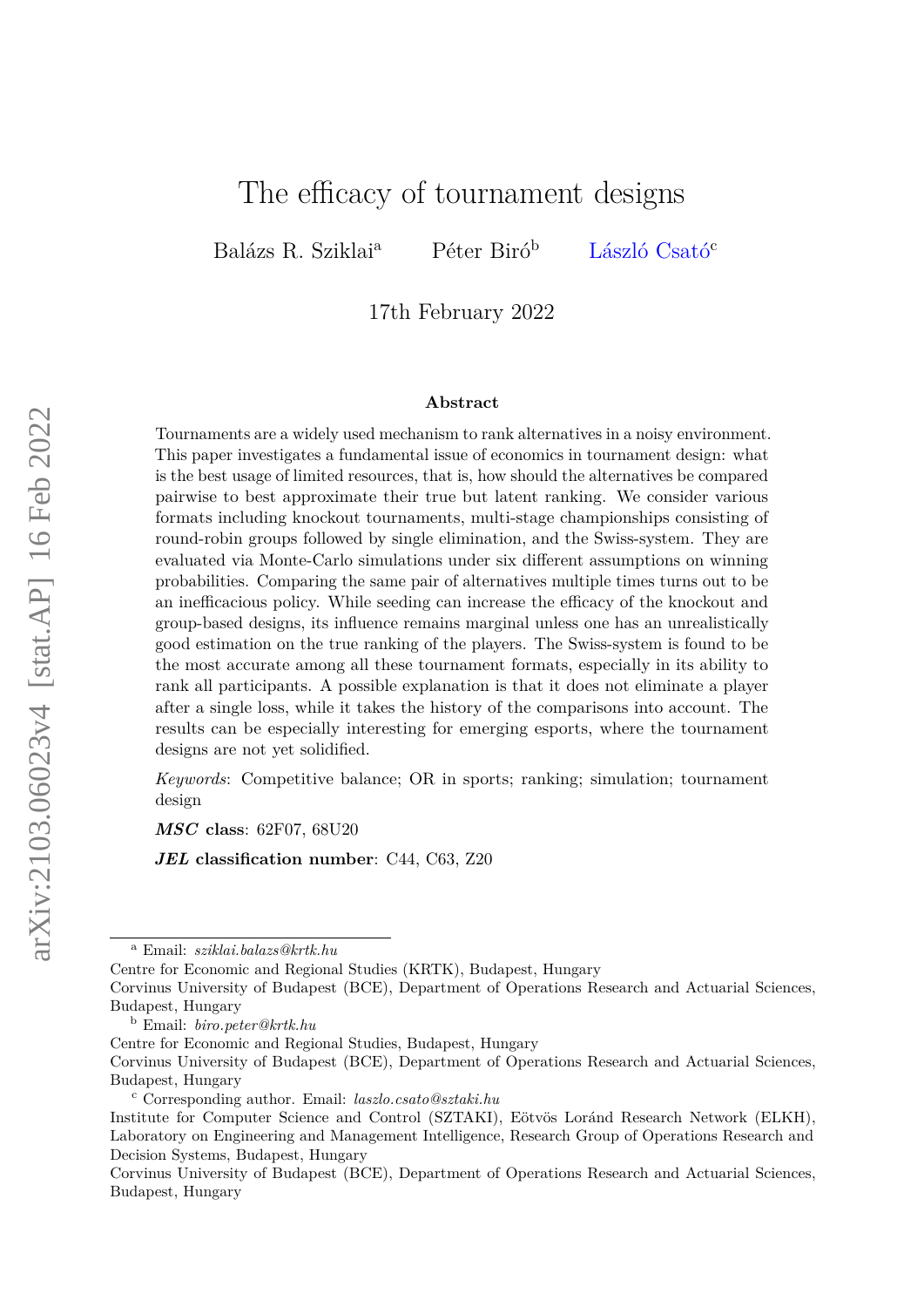### **1 Introduction**

We study the following *ranking problem*. There is a set of alternatives ("players"), characterised by a single attribute ("strength"). The decision-maker does not know the true strengths but can observe the outcome of paired comparisons ("matches") between any two players. The results of these clashes are noisy in the sense that a stronger player does not always defeat a weaker one, however, the winning probability monotonically increases as a function of the difference in ability. The aim is to rank *all* players according to their strengths as well as possible. However, we do not consider ties and home advantage.

The schedule of paired comparisons is called *tournament format*. The economics, management science, and sports literature mostly discuss the situation when the players choose the intensity of their effort, and the principal's objective is to provide incentives for achieving its goal(s) [\(Lazear and Rosen,](#page-22-0) [1981;](#page-22-0) [Rosen,](#page-23-0) [1986;](#page-23-0) [Taylor,](#page-23-1) [1995;](#page-23-1) [Prendergast,](#page-23-2) [1999;](#page-23-2) [Szymanski,](#page-23-3) [2003;](#page-23-3) [Orrison et al.,](#page-22-1) [2004;](#page-22-1) [Brown and Minor,](#page-19-0) [2014;](#page-19-0) [Bimpikis et al.,](#page-19-1) [2019\)](#page-19-1). On the contrary, here we consider the level of effort to be fixed: it is assumed that all players always perform at their best. This can be a realistic hypothesis in many high-stake environments like crowdsourcing contests [\(Hou and Zhang,](#page-21-0) [2021\)](#page-21-0), elections [\(Klumpp and](#page-22-2) [Polborn,](#page-22-2) [2006\)](#page-22-2), innovation races [\(Harris and Vickers,](#page-21-1) [1987;](#page-21-1) [Yücesan,](#page-24-0) [2013;](#page-24-0) [Ales et al.,](#page-19-2) [2017\)](#page-19-2), musical competitions [\(Ginsburgh and Van Ours,](#page-21-2) [2003\)](#page-21-2), or sports tournaments [\(Palacios-Huerta and Volij,](#page-23-4) [2009\)](#page-23-4).

There are two basic tournament formats. In the binary, knockout, or single-elimination (henceforth knockout) tournament, the loser of any match is immediately eliminated and cannot be the winner. The selection efficiency of this design has been extensively discussed in economics and statistics, especially concerning the effects of its seeding procedure [\(Hartigan,](#page-21-3) [1968;](#page-21-3) [Israel,](#page-21-4) [1981;](#page-21-4) [Hwang,](#page-21-5) [1982;](#page-21-5) [Horen and Riezman,](#page-21-6) [1985;](#page-21-6) [Knuth and Lossers,](#page-22-3) [1987;](#page-22-3) [Chen and Hwang,](#page-20-0) [1988;](#page-20-0) [Edwards,](#page-20-1) [1998;](#page-20-1) [Schwenk,](#page-23-5) [2000;](#page-23-5) [Glickman,](#page-21-7) [2008;](#page-21-7) [Vu and](#page-24-1) [Shoham,](#page-24-1) [2011;](#page-24-1) [Groh et al.,](#page-21-8) [2012;](#page-21-8) [Prince et al.,](#page-23-6) [2013;](#page-23-6) [Kräkel,](#page-22-4) [2014;](#page-22-4) [Hennessy and Glickman,](#page-21-9) [2016;](#page-21-9) [Karpov,](#page-22-5) [2016;](#page-22-5) [Adler et al.,](#page-19-3) [2017;](#page-19-3) [Dagaev and Suzdaltsev,](#page-20-2) [2018;](#page-20-2) [Karpov,](#page-22-6) [2018;](#page-22-6) [Arlegi and Dimitrov,](#page-19-4) [2020;](#page-19-4) [Kulhanek and Ponomarenko,](#page-22-7) [2020;](#page-22-7) [Arlegi,](#page-19-5) [2021\)](#page-19-5). The second prominent format is the round-robin, in which all players face all the others and the players are ranked according to their results [\(Harary and Moser,](#page-21-10) [1966;](#page-21-10) [Rubinstein,](#page-23-7) [1980\)](#page-23-7).

*Efficacy* can be defined as the capability of a tournament to reproduce the ranking of the players according to their strength. In the real-world, this ranking is naturally hidden, although there are good proxy measures (e.g. Elo scores) based on past performance. Here we assume that the power ranking is known and the matches are decided accordingly.

The exact probability  $p_{ij}$  of player *i* finishing in place *j* can be derived for a small number of players [\(David,](#page-20-3) [1959;](#page-20-3) [Glenn,](#page-21-11) [1960;](#page-21-11) [Searls,](#page-23-8) [1963\)](#page-23-8). However, this approach becomes impossible for tournaments with a large number of matches and a complicated branch structure. For instance, there are  $2^{n(n-1)/2}$  possible outcomes in a round-robin tournament with  $n$  players.

Therefore, we estimate the probabilities by a Monte Carlo simulation, which is a standard methodology in the literature. [Appleton](#page-19-6) [\(1995\)](#page-19-6) aims to determine the chance that the best player wins a particular competition, including random and seeded knockout, round-robin, draw and process, and Swiss-system. [McGarry and Schutz](#page-22-8) [\(1997\)](#page-22-8) reveal the ranking efficacy of some traditional tournament structures for eight players under a variety of initial conditions. [Mendonça and Raghavachari](#page-22-9) [\(2000\)](#page-22-9) compare multiple round-robin tournament ranking methods with respect to their ability to replicate the true rank order of players' strengths. [Marchand](#page-22-10) [\(2002\)](#page-22-10) computes the chances of a top-seeded player winning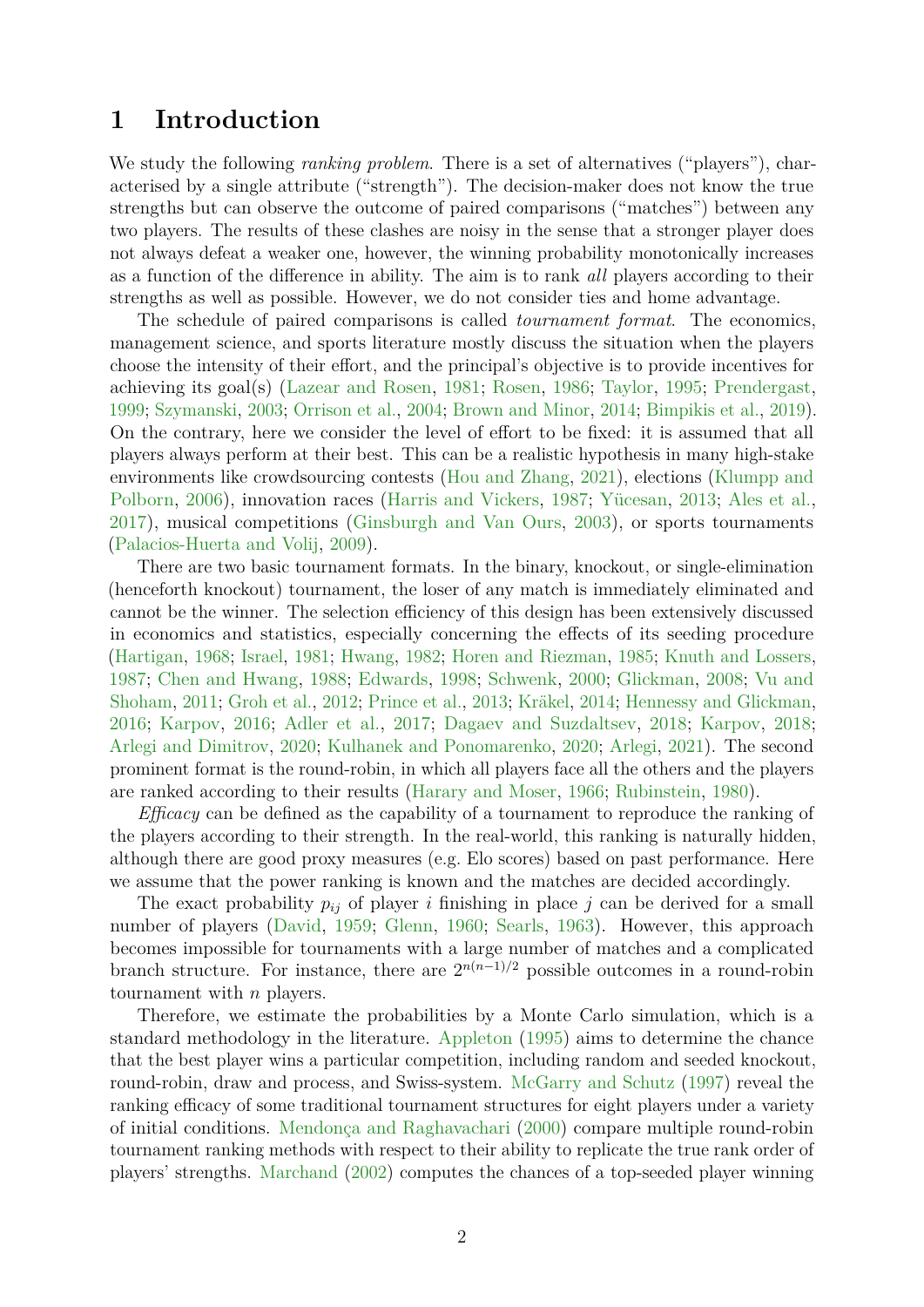a standard and a random knockout tournament, and gives evidence that the outcome of the two "antagonistic" versions may not vary as much as expected. According to [Ryvkin](#page-23-9) [and Ortmann](#page-23-9) [\(2008\)](#page-23-9), the predictive power—the probability of selecting the best player as the winner—of knockout and round-robin tournaments exhibits non-monotonicity as a function of the number of players for fat-tailed distributions of abilities. [Ryvkin](#page-23-10) [\(2010\)](#page-23-10) explores two alternative measures of selection efficiency of these mechanisms, the expected ability of the winner and the expected rank of the winner.

Further studies approach the problem from the perspective of sports. [Scarf et al.](#page-23-11) [\(2009\)](#page-23-11) provide a comprehensive overview of tournament formats used in practice and present an extensive list of metrics, as well as a simulation framework. [Scarf and Yusof](#page-23-12) [\(2011\)](#page-23-12) continue this analysis by examining the effect of seeding policy on outcome uncertainty. [Goossens et al.](#page-21-12) [\(2012\)](#page-21-12) compare four league formats that have been considered by the Belgian Football Association. [Annis and Wu](#page-19-7) [\(2006\)](#page-19-7) assess the relative merits of playoff scenarios for NCAA I-A football, which differ in the number, selection, and seeding of playoff teams. [Lasek and Gagolewski](#page-22-11) [\(2018\)](#page-22-11) investigate the efficacy of league formats used in the majority of European top-tier association football competitions. [Csató](#page-20-4) [\(2021a\)](#page-20-4) analyses four hybrid designs, consisting of knockout and round-robin stages, used in the recent IHF World Men's Handball Championships.

Generally, the simulations reinforce the statistical principle that a larger sample (more matches played) leads to better estimates [\(Lasek and Gagolewski,](#page-22-11) [2018;](#page-22-11) [Csató,](#page-20-4) [2021a\)](#page-20-4). However, none of these works have addressed explicitly a fundamental issue of economics: what is the best usage of limited resources, i.e. which format should be followed if the aim is to approximate the true ranking with a given number of costly matches. Furthermore, except for [Appleton](#page-19-6) [\(1995\)](#page-19-6), previous works have not examined the Swiss-system.

It is important to note here that the choice of tournament format is driven by a variety of factors such as fairness [\(Cea et al.,](#page-19-8) [2020;](#page-19-8) [Chater et al.,](#page-20-5) [2021;](#page-20-5) [Durán et al.,](#page-20-6) [2017;](#page-20-6) [Goossens and Spieksma,](#page-21-13) [2012;](#page-21-13) [Guyon,](#page-21-14) [2015,](#page-21-14) [2018,](#page-21-15) [2020;](#page-21-16) [Kendall et al.,](#page-22-12) [2010;](#page-22-12) [Kendall and](#page-22-13) [Lenten,](#page-22-13) [2017;](#page-22-13) [Laliena and López,](#page-22-14) [2019;](#page-22-14) [Van Bulck and Goossens,](#page-24-2) [2020;](#page-24-2) [Wright,](#page-24-3) [2014\)](#page-24-3), incentive compatibility [\(Csató,](#page-20-7) [2020,](#page-20-7) [2021b,](#page-20-8) [2022;](#page-20-9) [Dagaev and Sonin,](#page-20-10) [2018;](#page-20-10) [Pauly,](#page-23-13) [2014;](#page-23-13) [Preston and Szymanski,](#page-23-14) [2003;](#page-23-14) [Vong,](#page-24-4) [2017\)](#page-24-4), maximising attendance [\(Krumer,](#page-22-15) [2020\)](#page-22-15), or minimising rest mismatches [\(Atan and Çavdaroğlu,](#page-19-9) [2018\)](#page-19-9). Nonetheless, accuracy in the ranking of the competitors is clearly among the most important aspects of tournament design since in several sports, broadcasting revenues are distributed on the basis of the teams' final position in the ranking [\(Bergantiños and Moreno-Ternero,](#page-19-10) [2020;](#page-19-10) [Petróczy and](#page-23-15) [Csató,](#page-23-15) [2021\)](#page-23-15).

[Appleton](#page-19-6) [\(1995\)](#page-19-6) and [McGarry and Schutz](#page-22-8) [\(1997\)](#page-22-8) have studied tournaments with eight or 16 players. This paper, similarly to [Scarf et al.](#page-23-11) [\(2009\)](#page-23-11), analyses a tournament with 32 competitors. The enlargement allows considering a broader range of structures, e.g. multi-stage tournament with eight groups. Since the number of competitors in several contests is larger than 16, this modification strengthens the applicability of our results, too.

Our major contribution resides in showing that the Swiss-system is basically more efficacious than any other tournament format containing the same number of matches, especially with respect to its ability to reproduce the *full* ranking of the players. On the other hand, increasing the number of matches between the same players seems to be wasteful: it is better to integrate two separate knockout contests in an ingenious way than to organise more matches according to the same schedule. Seeding can substantially improve the efficacy of a format, however, it requires an unrealistically good prediction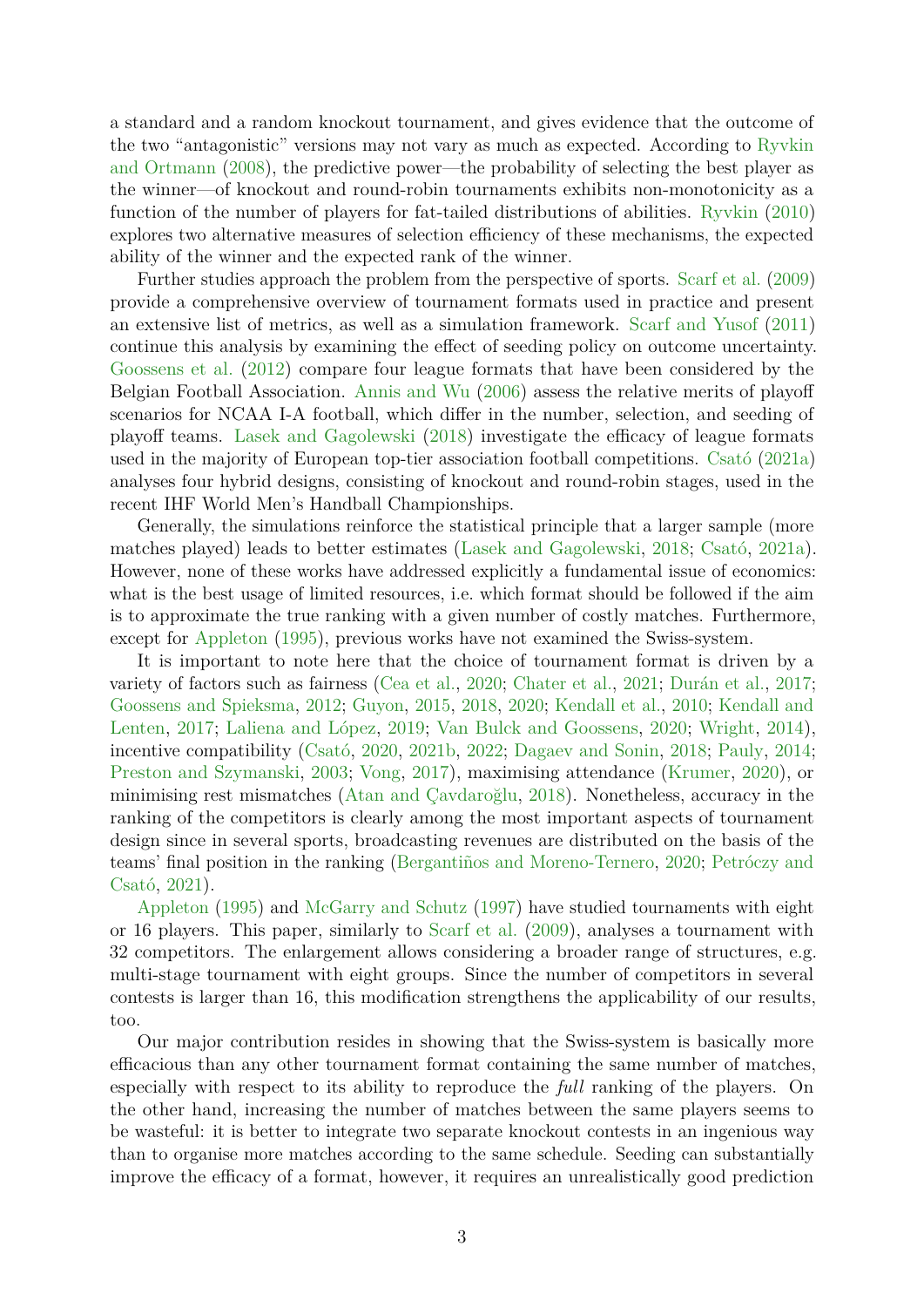about the true ranking of the players. Real data suggest that actual performance in a tournament can significantly differ from the past performance of the players, leaving seeding a significant, but ultimately marginal element in increasing the accuracy of a format. This is reinforced by a recent statistical study, which reveals that seeding itself does not contribute positively to the success of the teams in the UEFA Champions League and the UEFA Europa League [\(Engist et al.,](#page-20-11) [2021\)](#page-20-11).

### **2 Methodology**

We test the efficacy of various tournament designs via Monte Carlo simulations.

### **2.1 Tournament formats**

Deriving a full ranking of the players raises two difficulties. First, certain formats, such as the knockout tournament, do not give a complete order, at least in their traditional configuration. Second, all ties should be resolved. The first issue is handled by organising extra matches between the players who are already eliminated, thus each competitor plays the same number of matches in each tournament format. For tie-breaking purposes, the traditional Sonneborn-Berger and Buchholz rules are applied. The following designs are implemented.

**Round-robin:** Each player plays one match with all other players. Ties are resolved by the Sonneborn-Berger score.

**Double round-robin:** Players participate in two round-robin tournaments. Ranking is derived from the combined scores, ties are broken again by the Sonneborn-Berger rule.

**Knockout:** In each round, players are paired to play a match. The loser is eliminated, while the winner proceeds to the next round. The process is repeated until a sole winner remains, which requires  $n$  rounds for  $2^n$  players. In our simulation, the eliminated players also enter into a knockout tournament. That is, all players eliminated in the first round continue the competition and will be ranked between the 17th and 32nd places. Analogously, players eliminated in the second round compete further for the places from the 9th to the 16th, and so on. Consequently, each player plays five matches.

**Triple knockout:** A knockout system where elimination/progression is decided on the basis of three matches instead of only one. That is, the players are paired in each round to play three matches and the player with two wins qualifies for the next round—the third game is played even if it is unnecessary when the same player wins both the first and the second games.

**Draw and process:** It is a double elimination tournament. The players play two parallel knockout championships, seeded such that any players who clash in the first or second rounds of the first tournament (draw) cannot meet in the second tournament (proceed) until the final or semi-final, respectively. The final ranking is obtained by comparing the outcome of the two parts as follows.

Suppose that the first  $k$  positions of the final ranking have already been determined by looking at the first  $m$  positions of the knockout results, thus the player(s) ranked at the  $(m+1)$ th place in the knockout tournaments are considered. If the same player occupies these positions, it will be the  $(k+1)$ th in the final ranking. If two different players occupy these positions, there are three different cases. If both of them have already obtained a rank in the final ranking, the investigation continues with the player(s) ranked  $(m+2)$ th. If exactly one of them has already obtained a rank in the final ranking, the other one will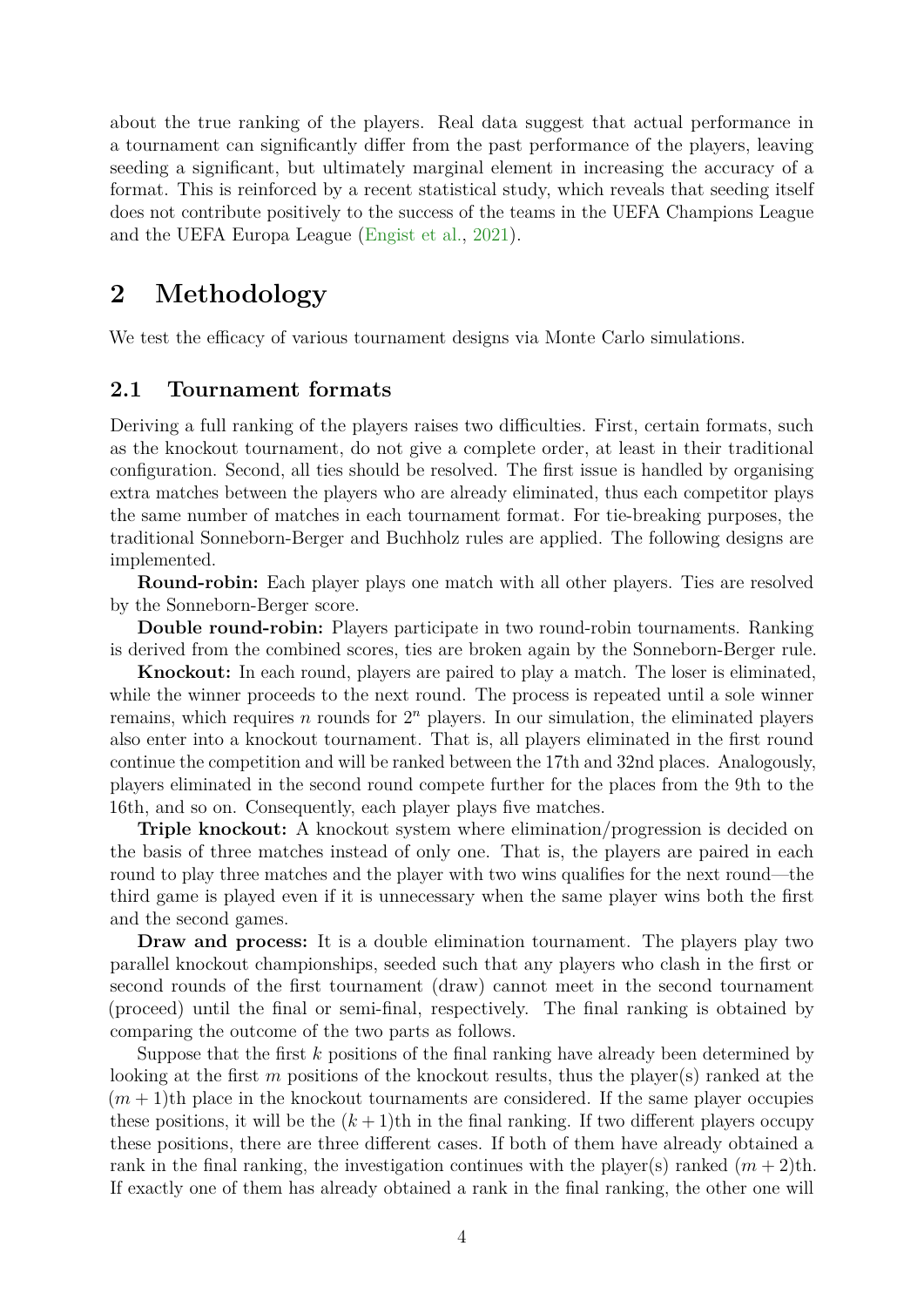be the  $(k+1)$ th. Otherwise, if none of them have already obtained a rank, they play a tiebreaker match. The winner will occupy the  $(k+1)$ th position and the loser will be the  $(k+2)$ th in the final ranking.

This format is applied e.g. in croquet [\(Croquet Association,](#page-20-12) [2021,](#page-20-12) Chapter F1d: Two-Life Events).

**Multi-stage tournament with 8 groups:** The players are divided into eight groups of four players each, where they play a round-robin tournament. The top two players with the highest scores from each group advance to a knockout tournament to allocate the first 16 places in the upper bracket, while the bottom two from each group play a knockout tournament in the lower bracket. Ties in the round-robin phase are broken by the Sonneborn-Berger rule.

**Multi-stage tournament with 4 groups:** Analogous to the previous format, but now there are four groups composed of eight players each. Again, the upper and the bottom half of the players form two knockout tournaments.

**Double group:** Similarly to the multi-stage tournament with four groups, the players are divided into four groups of eight players each, where they play a round-robin tournament. The top four players from each group proceed to the second round robin-phase. Here four four-player groups are formed by taking the best player from one group, the second best from another, the third and the fourth best from the third and fourth group, respectively. That process is repeated three more times. In the end, the four newly formed groups each contain a winner, a runner-up, a third- and a fourth-placed player from the first round-robin phase. In parallel, the losers of the first round-robin phase form another four four-player groups (losing branch). In both round-robin phases, ties are resolved by the Sonneborn-Berger rule. The final ranking is derived by a knockout tournament that follows the round-robin phases. Winners and second place runner-ups of the second round-robin compete for the first 8th position. Third- and fourth-place players compete for the 9–16th positions. The 17–24th and 25–32th positions are determined by the matches of the losing branch.

**Swiss-system:** It is a non-eliminating tournament format with a fixed number of rounds. The matching algorithm pairs players with (approximately) the same score in every round but two players cannot meet more than once [\(Biró et al.,](#page-19-11) [2017;](#page-19-11) [Führlich et al.,](#page-21-17) [2021\)](#page-21-17). In our simulation, the pairing is based on an integer program that aims to match the players with the highest score first. In particular, the program finds a maximum weight matching on a graph where the nodes represent the players and two nodes are connected if the corresponding players have not played against each other. The weights of the edges are the product of the players' incremented score (current score  $+1$ ). The  $+1$  increment is needed to avoid zero weights for players who have not yet won any match. The program yields the same result as the blossom algorithm developed by Jack Edmond.

The winner is the player having the most wins at the end. Ties are resolved after the final round by the Buchholz scores, which sums the scores of all opponents. In contrast to the previous designs, the Swiss-system depends on one parameter, the number of rounds.

This format is commonly used in bridge, chess [\(FIDE,](#page-20-13) [2020,](#page-20-13) Chapter C04: FIDE Swiss Rules), croquet [\(Croquet Association,](#page-20-12) [2021,](#page-20-12) Chapter F3: Swiss Events), Go, and esports [\(Blizzard Entertainment,](#page-19-12) [2020\)](#page-19-12).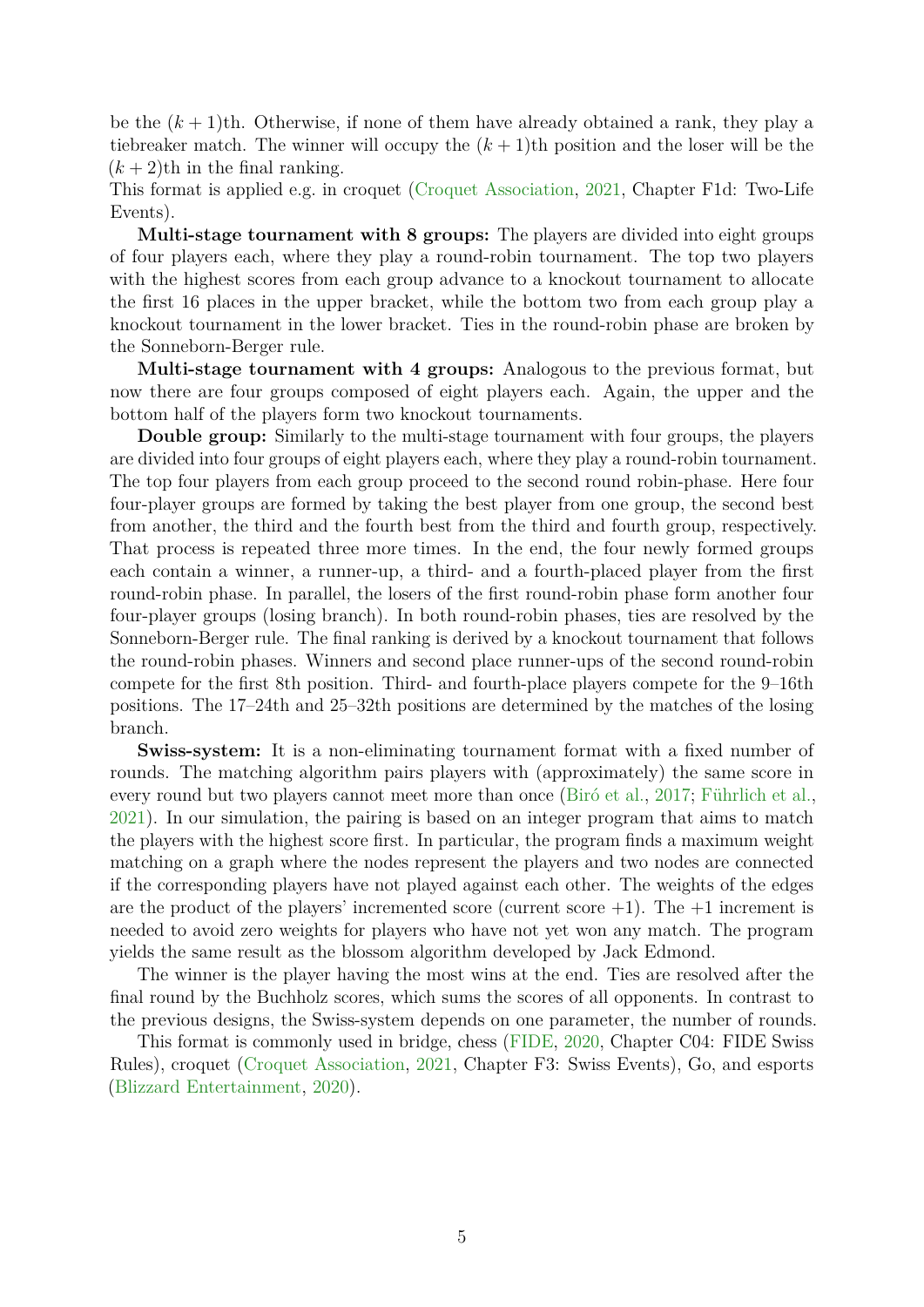#### **2.2 Match prediction and simulation**

A symmetric probability matrix is used: for each pair of players  $A$  and  $B$ , the fixed winning probability  $p_{AB} = 1 - p_{BA}$  determines the likelihood that player A wins against player B. The ranking is transitive, furthermore, if  $p_{AB} > 0.5$  and  $p_{BC} > 0.5$ , then  $p_{AC} > \max\{p_{AB}; p_{BC}\}.$ 

[Appleton](#page-19-6) [\(1995\)](#page-19-6) and [Mendonça and Raghavachari](#page-22-9) [\(2000\)](#page-22-9) use normally distributed ratings, whereas [McGarry and Schutz](#page-22-8) [\(1997\)](#page-22-8) consider fixed, linearly structured values. Since the number of players is smaller in these articles (eight or 16 in [Appleton](#page-19-6) [\(1995\)](#page-19-6), six in [Mendonça and Raghavachari](#page-22-9) [\(2000\)](#page-22-9), and eight in [McGarry and Schutz](#page-22-8) [\(1997\)](#page-22-8)), their assumptions on winning probabilities cannot be uniquely extended to our case. [Scarf et al.](#page-23-11) [\(2009\)](#page-23-11) use historical data from the UEFA Champions League to predict the outcome of matches, thus their simulation model depends on the sport considered to a large extent. Therefore, we have decided to examine three theoretical and three real-world scenarios, consequently, all simulations are carried out with six different sets of winning probabilities.

For each scenario, we conducted 1 million simulation runs. The metrics presented in the following are derived from these simulations. According to the Central Limit Theorem, the sample means converge. To show that the convergence is sufficiently fast, we cut the 1 million simulation runs into 10 equal sized runs and tested the obtained sample means with Student's t-test. At the significance level of 1%, the sample mean of each metric presented here does not differ from the true value by more than 0*.*5%.

In the three theoretical scenarios, the probability that player  $A$  wins against player  $B$ is given by

$$
P_{AB} = 0.5 + \text{skill} \times (\text{rank(B)} - \text{rank(A)})/100,
$$

where skill is a parameter and  $rank(A)$  and  $rank(B)$  denote the positions of the two players in the real power ranking, respectively. In the first theoretical scenario, even the weakest player has a reasonable chance to win against the strongest player ( $\text{skill} = 1$ ). In the third, only top players can compete with the best  $(\text{skill} = 10)$ . The middle models a transition between these two extremities ( $\text{skill} = 5$ ).

For instance, if A is the strongest player and B is the second one under  $\text{skill} = 10$ , then the former wins with a probability of 60%. On the other hand, the winning probability of player A is reduced to 51% if  $\text{skill} = 1$ . If rank difference would indicate a negative probability, it is treated as an impossible event. Similarly, if rank difference leads to a winning probability greater than 1, it is considered to be a sure event.

We also consider real data from three competitions in different sports where the performance of the players can be measured by the Elo scores (note that this methodology is used "officially" only in the case of chess):

- Chess: the players of the [World Chess Cup 2017;](https://en.wikipedia.org/wiki/Chess_World_Cup_2017)
- Soccer: the clubs participating in the [2017/18 UEFA Champions League;](https://en.wikipedia.org/wiki/2017%E2%80%9318_UEFA_Champions_League)
- Tennis: the contestants of the [2017 Monte-Carlo Rolex Masters Singles](https://en.wikipedia.org/wiki/2017_Monte-Carlo_Rolex_Masters_%E2%80%93_Singles) tournament.

Elo data are obtained from [https://en.wikipedia.org/wiki/Chess\\_World\\_Cup\\_2017](https://en.wikipedia.org/wiki/Chess_World_Cup_2017) for chess, <http://clubelo.com/> for soccer (retrieved on 12th September 2017), and <http://tennisabstract.com/> for tennis (retrieved 9th April 2017), respectively. This is a convenient approach for our model because the Elo rating system is explicitly designed to reflect the winning probabilities of the players against each other. Since draws are not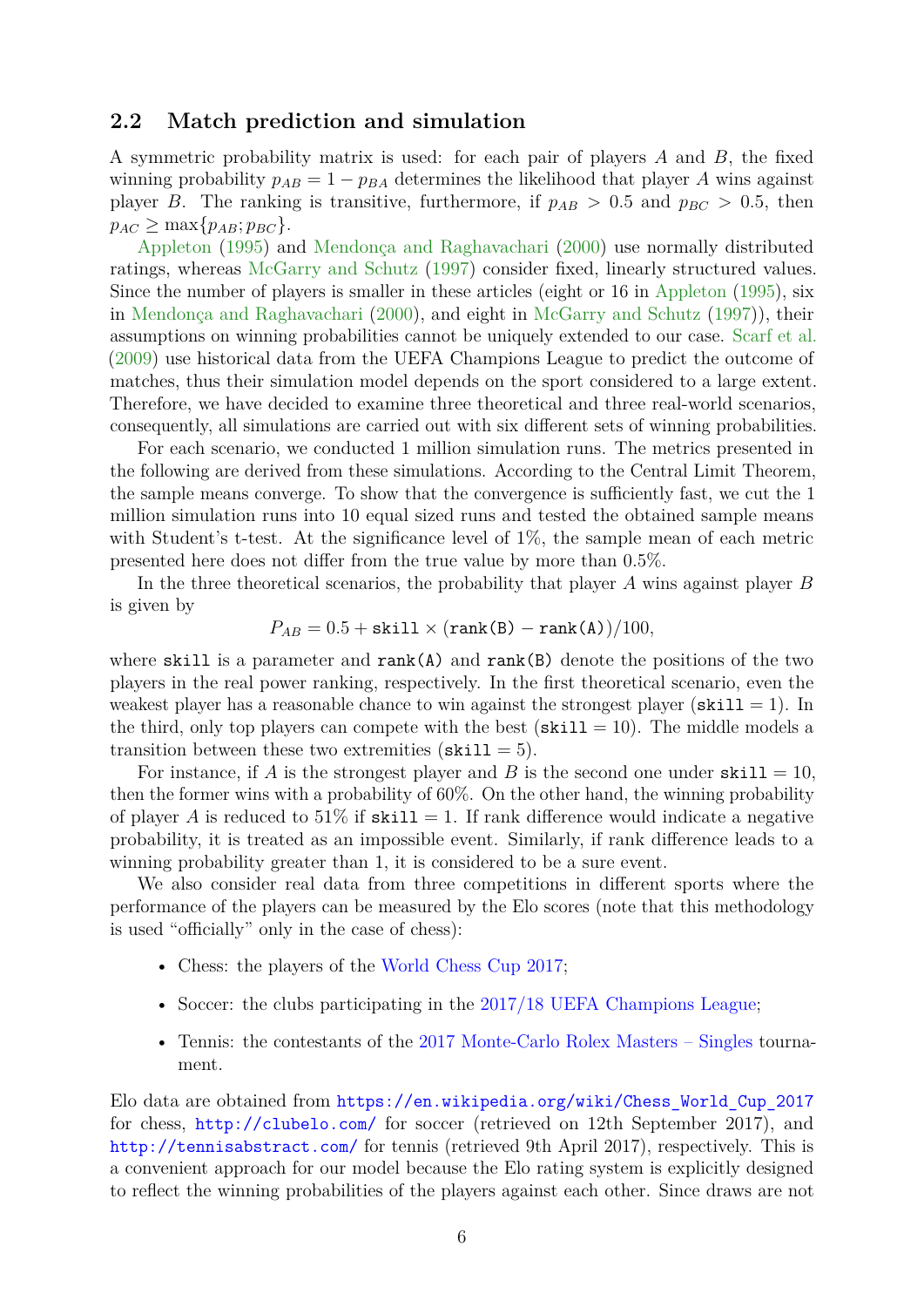| Reference ranking | Ranking A | Ranking B | Ranking C |
|-------------------|-----------|-----------|-----------|
|                   |           |           |           |
|                   |           |           |           |
|                   |           |           |           |
|                   |           |           |           |
|                   |           |           |           |

<span id="page-6-0"></span>Table 1: Examples for the calculation of the weighted inversion metric

Grey cells highlight players that precede their reference rank.

allowed, the winning probability of player  $A$  against player  $B$  is given by the following formula:

$$
P_{AB} = \frac{1}{1 + 10^{(R_B - R_A)/400}},
$$

where  $R_A$  and  $R_B$  are the Elo rating of players A and B, respectively.

Heatmaps of the winning probabilities in the six scenarios are provided in the Appendix, see Table [A.1.](#page-25-0)

#### **2.3 Tournament metrics**

Efficacy is quantified by looking at the differences between the real and observed rankings. For this purpose, two types of indicators are used, the average rank of the top players and the number of (weighted) inversions. The former has been applied by [Scarf et al.](#page-23-11) [\(2009\)](#page-23-11). It compares the top k players in the observed ranking to the k strongest players by dividing the sum of the ranks of the players finishing in the top  $k$  positions with the theoretical minimum of  $1 + 2 + \cdots + k = k(k + 1)/2$ .

However, if  $k = 3$ , this metric does not differentiate between the rankings  $3 \succ 2 \succ 1$ (when the third best player wins the tournament) and  $1 \succ 2 \succ 3$  (when the strongest player wins the tournament). Consequently, the number of inversions is also computed: the number of times when a weaker player is ranked above a stronger one. In the previous example, the number of inversions is equal to 3 for the ranking  $3 \succ 2 \succ 1$ , but it is 0 for the ranking  $1 \succ 2 \succ 3$ .

Furthermore, people tend to care more about the winners, and the top places of the rankings attract more attention, hence differences from the real power ranking are more noticeable here [\(Can,](#page-19-13) [2014\)](#page-19-13). Therefore, we also propose a novel weighted inversion metric that sums the reciprocals of the logarithms of disconcordant positions.

Table [1](#page-6-0) presents three examples. A player with reference rank  $j$  that is ranked at position  $i < j$  adds  $\sum_{k=i+1}^{j} 1/\ln(k)$  to the value of the metric. In ranking A, the only player who is ranked higher than its reference rank is player 2. Since the inversion takes place in the first position, the reciprocals of the logarithms are summed up starting from  $i+1=2$  to  $j=2$ , which is just a one-term sum. On the other hand, two players precede their reference rank in ranking C. Player 3 adds  $1/\ln 2 + 1/\ln 3$  weight, while Player 5 adds  $1/\ln 3 + 1/\ln 4 + 1/\ln 5$ . Thus the weighted inversions between the three rankings are as follows: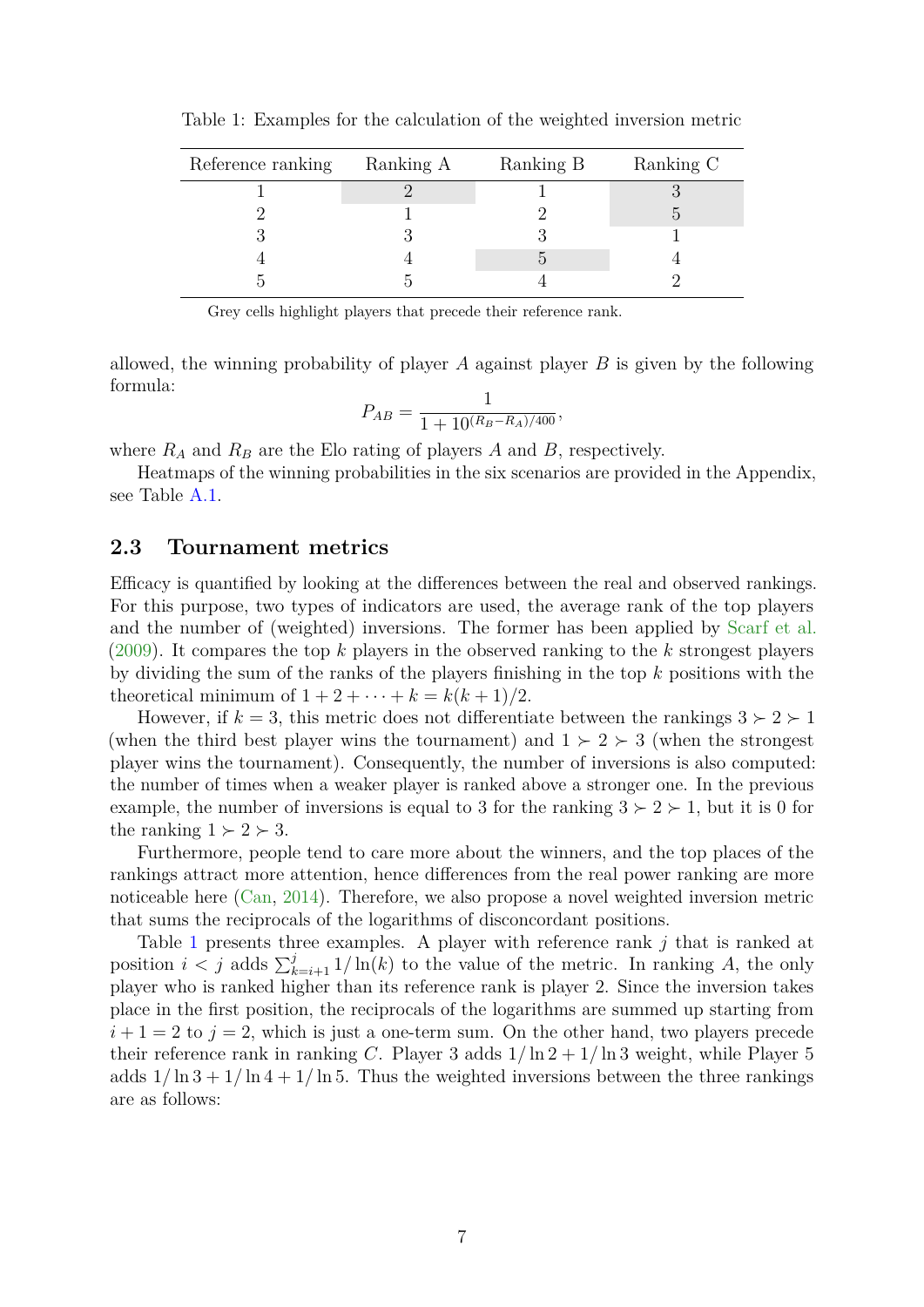$$
w(A) = \frac{1}{\ln 2};
$$
  
\n
$$
w(B) = \frac{1}{\ln 5};
$$
  
\n
$$
w(C) = \frac{1}{\ln 2} + \frac{1}{\ln 3} + \frac{1}{\ln 3} + \frac{1}{\ln 4} + \frac{1}{\ln 5}.
$$

Note that both rankings  $A$  and  $B$  contain only one inversion compared to the reference ranking, however, in ranking  $A$  this happens to be in the top position, hence it weighs more. This is manifested in  $w(A) = 1/\ln 2 > 1/\ln 5 = w(B)$ .

These measures characterise the efficacy of tournament formats sufficiently well. A lower value of them is always preferred to a higher one.

### **2.4 Seeding**

To disentangle the effect of seeding from tournament structure, random seeding is considered as our baseline. In each simulation run, a new random order of the players is generated.

The impact of seeding is investigated in two ways. To uncover the maximum possible effect of seeding, the true ranking of the players is assumed to be known and they are seeded according to this ranking. Therefore, the seeding is the same in each simulation run.

In particular, the standard seeding is used for the knockout, triple knockout, and draw and process formats. This seeding method is often used in practice and has been extensively studied in the literature (see, for example, [Hwang](#page-21-5) [\(1982\)](#page-21-5) or [Schwenk](#page-23-5) [\(2000\)](#page-23-5)). Analogously, the traditional method is applied for the group stage in any tournament design. If there are  $k$  groups and  $g_k$  teams, the  $k$  highest-ranked players are placed in pot 1, the next  $k$  in pot 2, and so on, hence pot  $q$  contains the  $k$  lowest-ranked players. After that, each group gets one player from each pot randomly.

Finally, we estimate the expected impact of seeding. Before the players are seeded, their power ranking is perturbed because the organisers do not know the true ranking, they only have a guess based on the previous matches of the players.

In chess, tournament performances are routinely measured since rating performance can be used for tie-breaking. The results of six chess tournaments were taken into account:

- European Individual Chess Championship 2017;
- European Individual Chess Championship 2018;
- European Individual Chess Championship 2019;
- Isle of Man 2017 Open Masters;
- Gibraltar International Chess Festival 2019 Masters;
- Grand Swiss 2019.

Data was gathered from the website <chess-results.com>. All six events were Swisssystem tournaments with 9, 10, or 11 rounds. For each tournament, the performances of the top 150 players are considered, leading to 900 data points. The majority of the players were grand masters (GM). For each tournament, the initial rating and the rating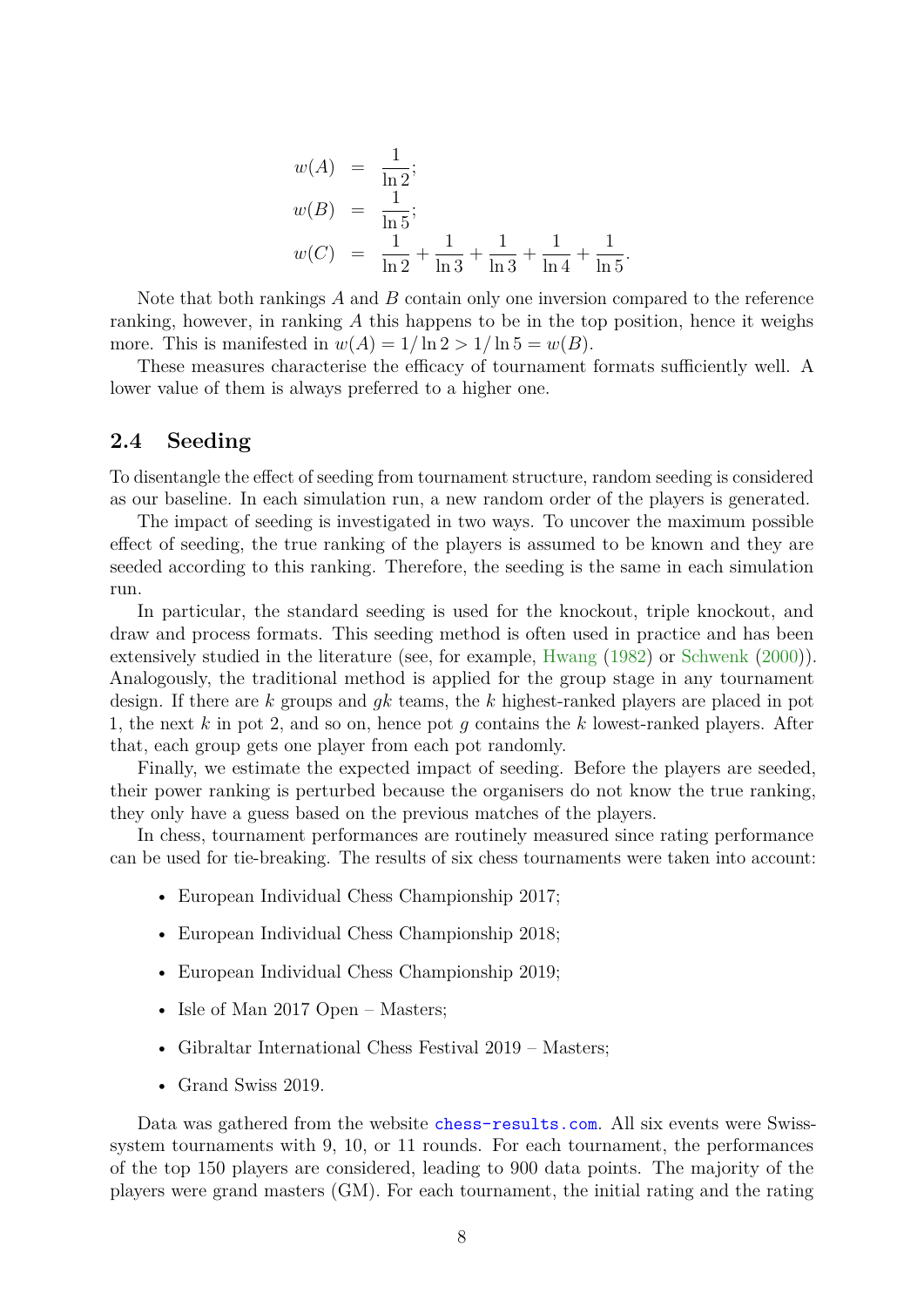<span id="page-8-0"></span>

Figure 1: Difference between the initial rating of the players and their performance

performances of the players were used: their difference indicates how the actual and past performances differ. Tournament performance was calculated according to the FIDE regulations.

Figure [1](#page-8-0) presents the result. As expected, approximately half of the players underperformed (overperformed) in the tournaments. Furthermore, the difference between the initial and the realised Elo rating is below (above) 100 points for about one-ninth of the players. To calculate the expected impact of seeding, we start from the real Elo data in the chess scenario. In each simulation run, performance differences are drawn randomly from the empirical distribution given in Figure [1.](#page-8-0) The perturbed ratings represent the real power ranking, while the preliminary ranking is the initial rating used for seeding.

Seeding is not considered for the round-robin and double round-robin designs as each player plays the same number of matches against all the others. Analogously, seeding is not studied for the Swiss-system, where the pairing in each round is determined by the results of the previous rounds, except for the first.

### **3 Results**

Our discussion begins with the analysis of unseeded tournament formats, followed by examining the effect of seeding and comparing the findings to previous results.

### **3.1 Random seeding**

According to Table [2,](#page-9-0) the number of matches substantially differs for the tournament designs considered. However, the strength of the players can be estimated only by playing matches, thus the efficacy of any ranking mechanism highly depends on the number of matches played. This is shown in Figures [2–](#page-10-0)[5](#page-13-0) by four measures, the number of inversions, the number of weighted inversions, as well as the average rank of the winner (Top 1) and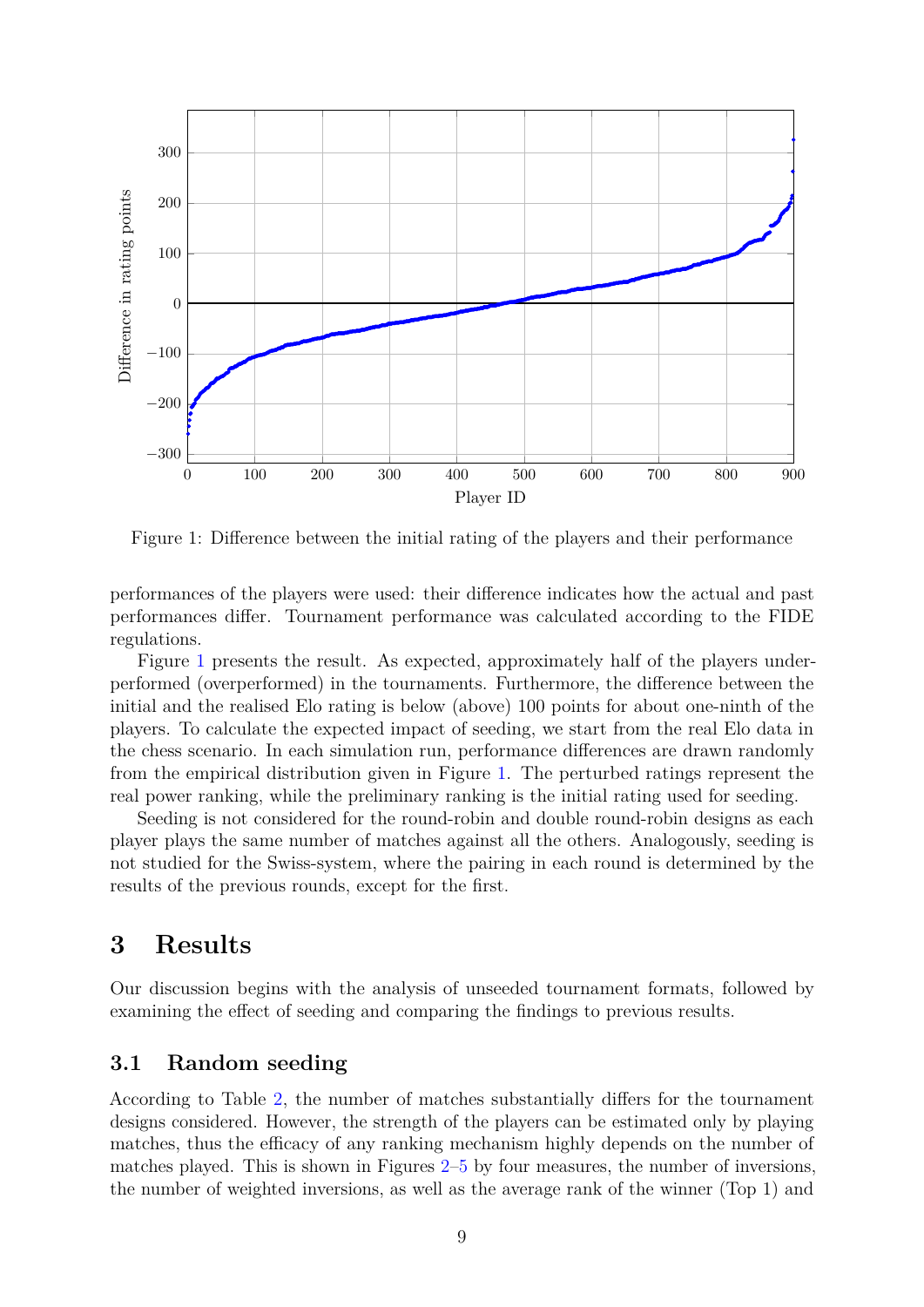| Tournament format         | Number of matches            |
|---------------------------|------------------------------|
| Round-robin               | 496                          |
| Double round-robin        | 992                          |
| Knockout                  | 80                           |
| Triple knockout           | 240                          |
| Draw and process          | 160                          |
| Multi-stage with 8 groups | 112                          |
| Multi-stage with 4 groups | 176                          |
| Double group              | 208                          |
| Swiss-system              | $16 \times$ number of rounds |

<span id="page-9-0"></span>Table 2: The number of matches in the tournament formats with 32 players

the first eight players (Top 8). For the Swiss-system, the number of rounds is varied between 5 and 14 to contain at least as many matches as the knockout tournament.

The analysis is centred around two issues: (1) What is the best way to increase the number of matches if efficacy should be improved? (2) How should the competition be designed for a given number of matches?

Concerning the first question, we compare the knockout and round-robin structures, together with the draw and process that consists of essentially two knockout contests. As expected, the two round-robin formats outperform the others. The gain from playing two round-robin championships instead of one is higher when the competition is less balanced: the number of inversions is reduced by approximately 15% for our chess data, 25% for soccer and tennis, as well as for  $\text{skill} = 1$ , but  $40\%$  if  $\text{skill} = 10$ .

Using a triple knockout system rather than a simple one is clearly uneconomical, the maximal gain in the number of inversions is less than 8% under all probability models. Integrating two knockout competitions according to the draw and process system is robustly more efficacious than playing three matches for elimination. Interestingly, the relative advantage of draw and process over knockout does not change for its ability to select the winner, which is somewhat counter-intuitive since the latter mechanism is explicitly designed for this purpose.

To conclude, increasing the number of matches in the same design is not a parsimonious way to improve efficacy. Nonetheless, the possibility of ties and home advantage are disregarded in the analysis. Since these factors might be significant (for example, in professional tennis, see [Koning](#page-22-16) [\(2011\)](#page-22-16)), their incorporation offers an interesting line of future research.

In order to answer the second question, all formats except for the round-robins can be compared to a Swiss-system tournament with the same number of matches, see Table [2.](#page-9-0) In each round of a Swiss-type tournament with 32 players, there are 16 matches. Hence, a 5-round Swiss-tournament has 80 matches just like the simple knockout, whereas a 7-round Swiss competition contains 112 matches, similar to the multi-stage tournament with eight groups.

The corresponding Swiss-system is robustly preferred to any group-based tournament (multi-stage with 4 or 8 groups, double group). In the case of real data, the advantage of the Swiss-system is found to be higher if the competition is less balanced, that is, in tennis. The gain from the Swiss-system compared to a more simple design is the lowest in chess, which can be surprising because the Swiss-system is applied in this particular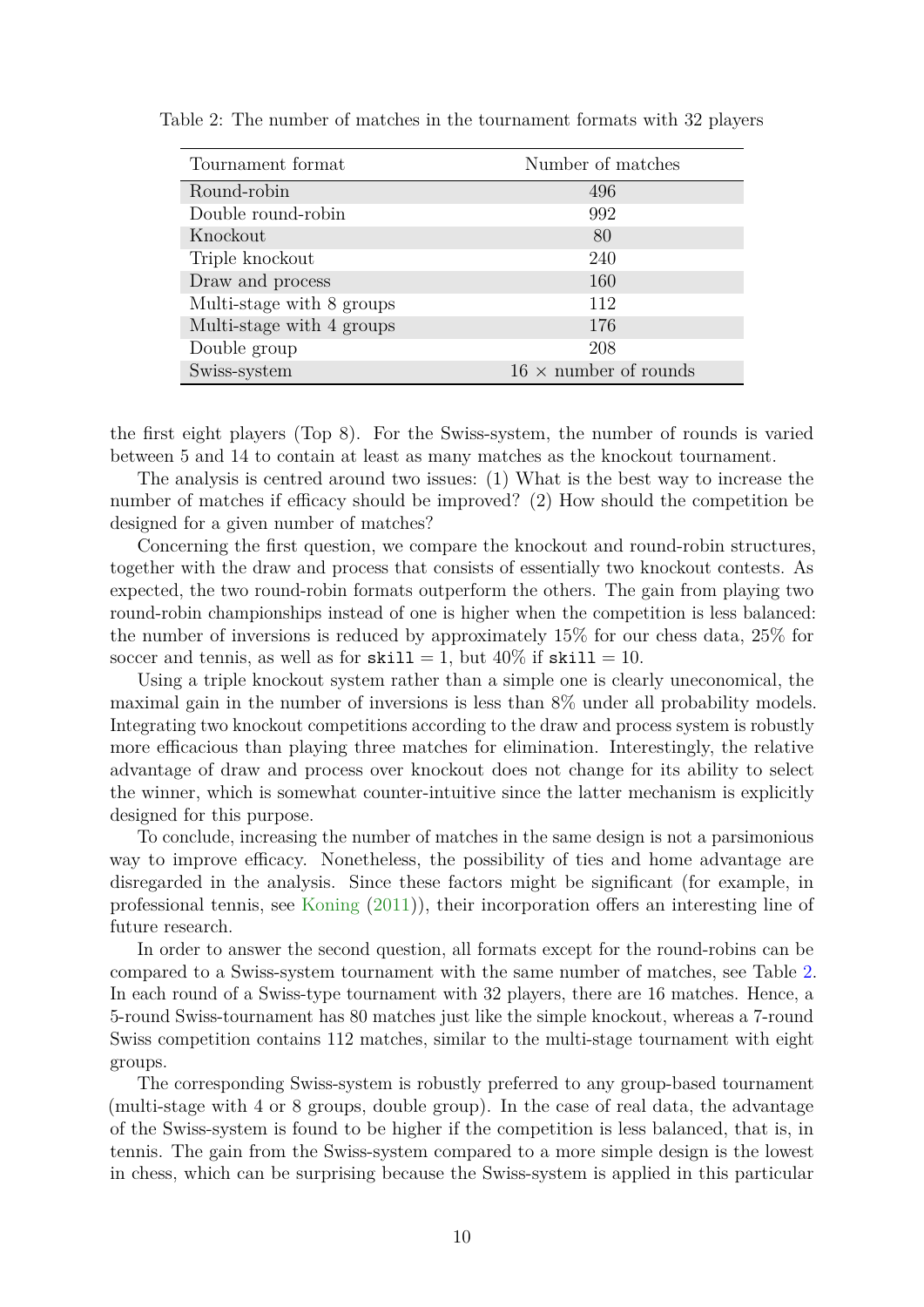<span id="page-10-0"></span>

Figure 2: The connection between the number of inversions and the number of matches (logarithmic scale on the horizontal axis)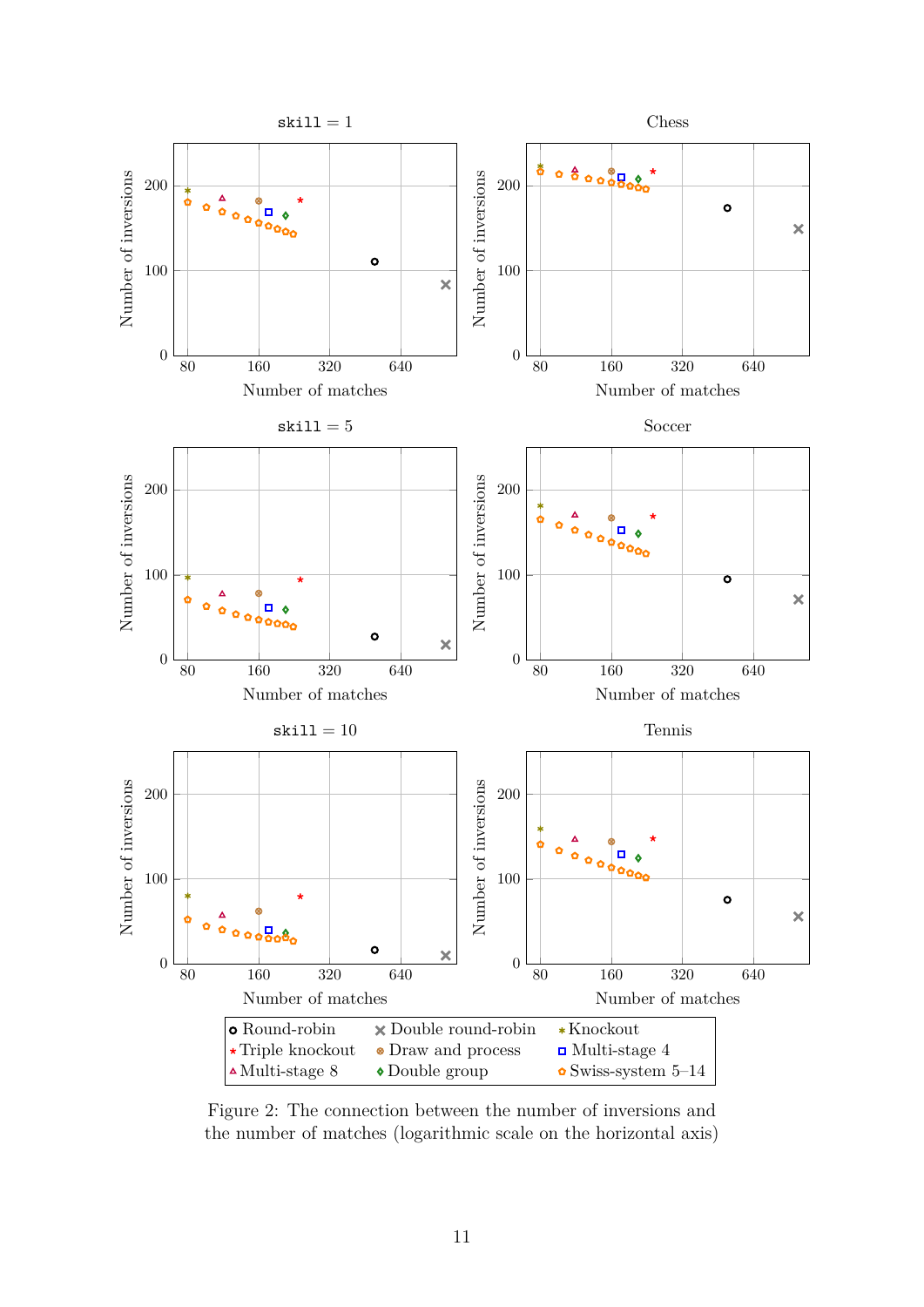

Figure 3: The connection between the number of weighted inversions and the number of matches (logarithmic scale on the horizontal axis)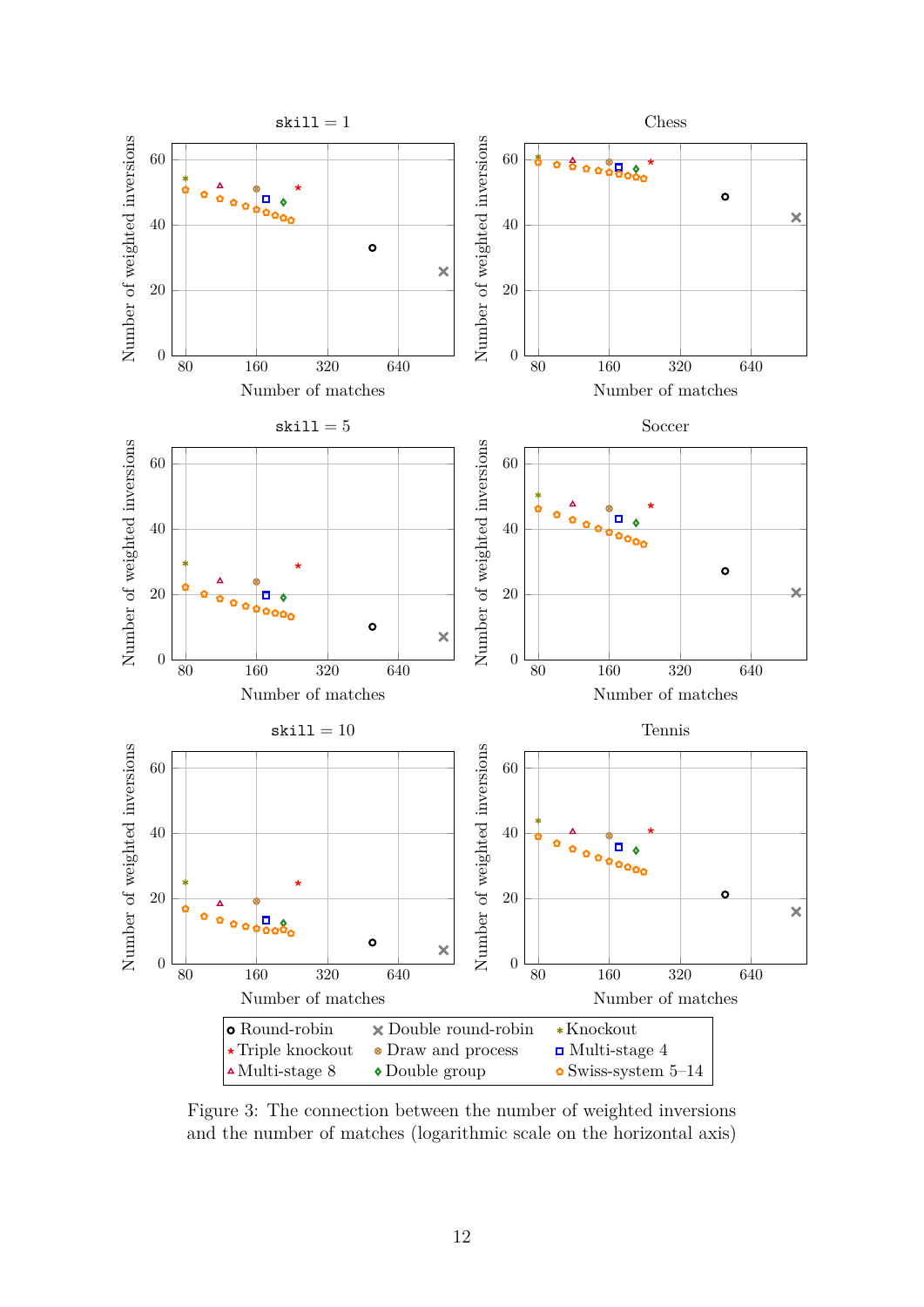<span id="page-12-0"></span>

Figure 4: The connection between the average rank of Top 1 and the number of matches (logarithmic scale on both axes)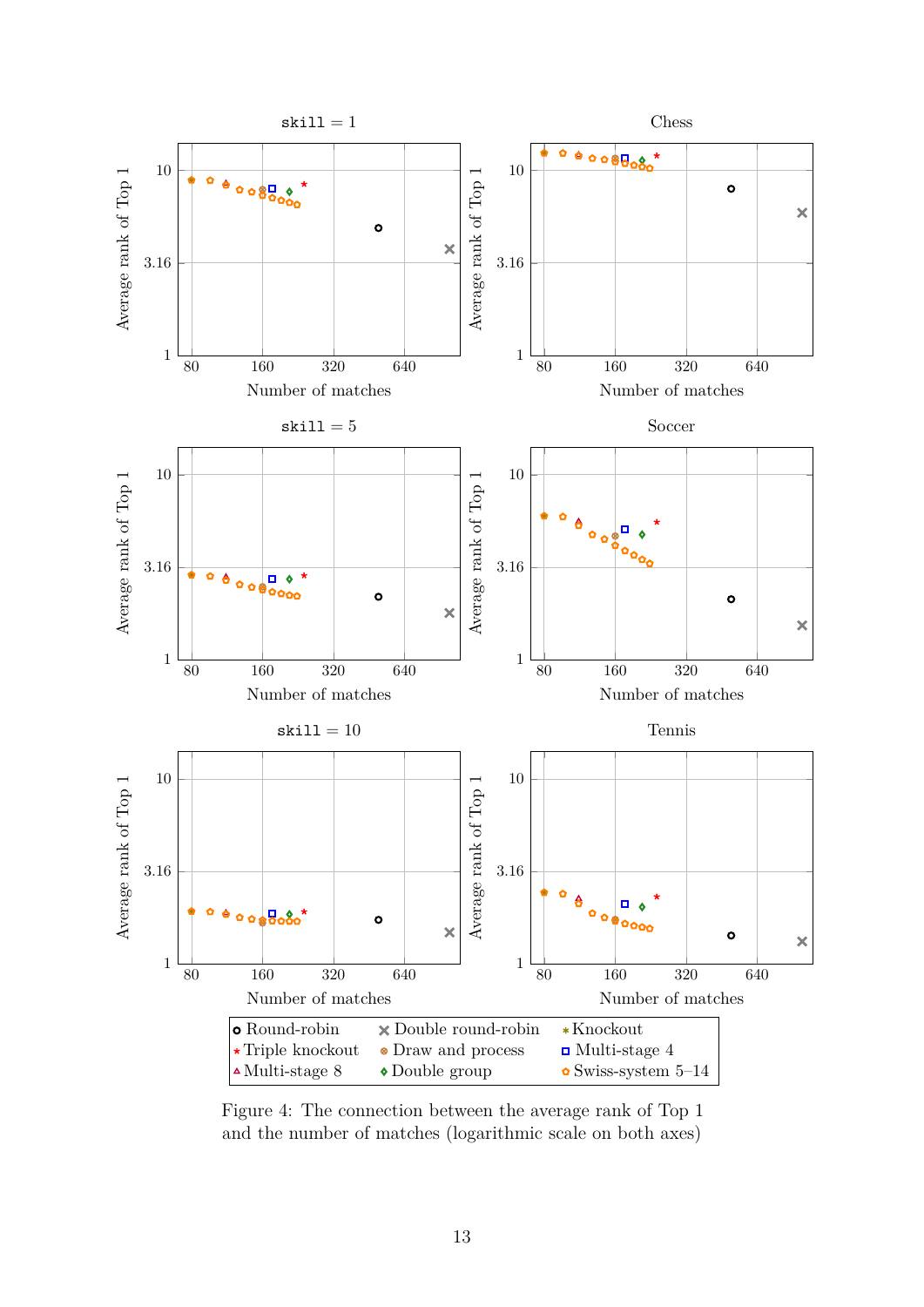<span id="page-13-0"></span>

Figure 5: The connection between the average rank of Top 8 and the number of matches (logarithmic scale on both axes)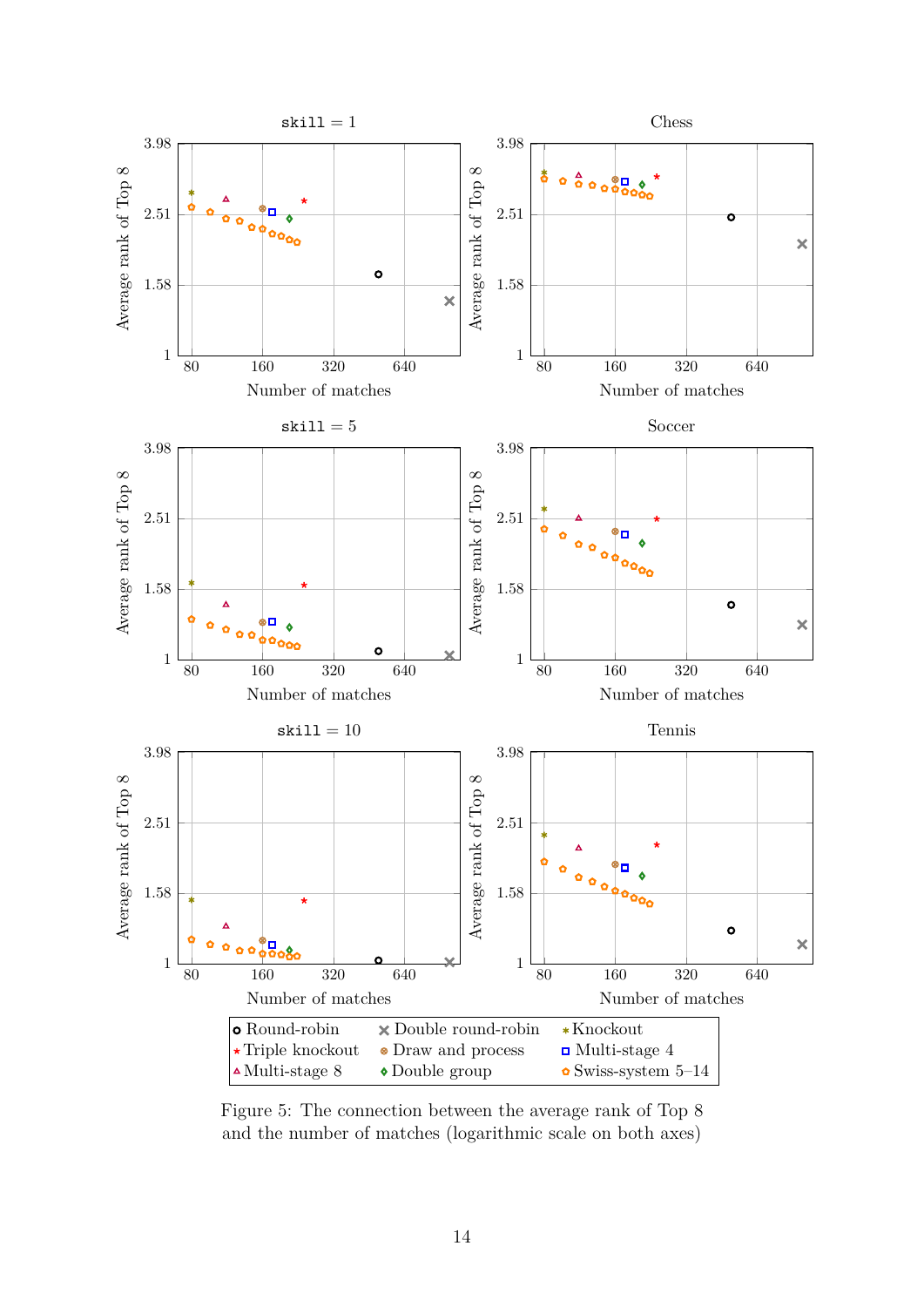

<span id="page-14-0"></span>

Figure 6: The distribution of a tournament metric for two formats

sport, showing the strength of traditions. The tournament measures of the Swiss-system converge to the corresponding measures of round-robin since the latter is equivalent to a Swiss-system where the number of rounds is the number of players minus one.

Note that the metrics of the Swiss-system are non-monotonic as a function of all matches played if  $\text{skill} = 10$ . The ability of the round-robin tournament to select the winner is unexpectedly weak in the view of how the Swiss-system performs under  $\text{skill} = 5$  and  $\text{skill} = 10$ . Finally, the draw and process design is competitive against the Swiss-system if the aim is to determine a sole winner, especially for  $\text{skill} = 10$  when the winning probability of the stronger player often equals one (under this assumption, the best player always wins against the players ranked 6–32). The same observation holds for the knockout format. A possible explanation is that the best player can suffer an unexpected loss, thus playing more matches is favourable for reproducing the full ranking but not necessarily for selecting the winner.

These results are based only on averages. Figure [6](#page-14-0) presents the discrete distribution of the number of inversions for the knockout format and the Swiss-system with five rounds in the model  $\text{skill} = 5$  (based on 100 thousand simulation runs). Since the distribution can be well approximated by the normal distribution, the averages reliably describe the efficacy of the tournaments.

Table [3](#page-15-0) reports the derived estimations that the Swiss-system with five rounds outperforms the knockout design with respect to number of inversions. The advantage of the Swiss-system increases as the skill differences become more pronounced, which reinforces the message of Figures [2–](#page-10-0)[5.](#page-13-0)

The variance of the metrics can uncover how consistent the formats are in finding the true ranking. Figure [7](#page-16-0) shows the relative standard deviation of the number of inversions. The tournament designs do not differ much in this aspect but there are a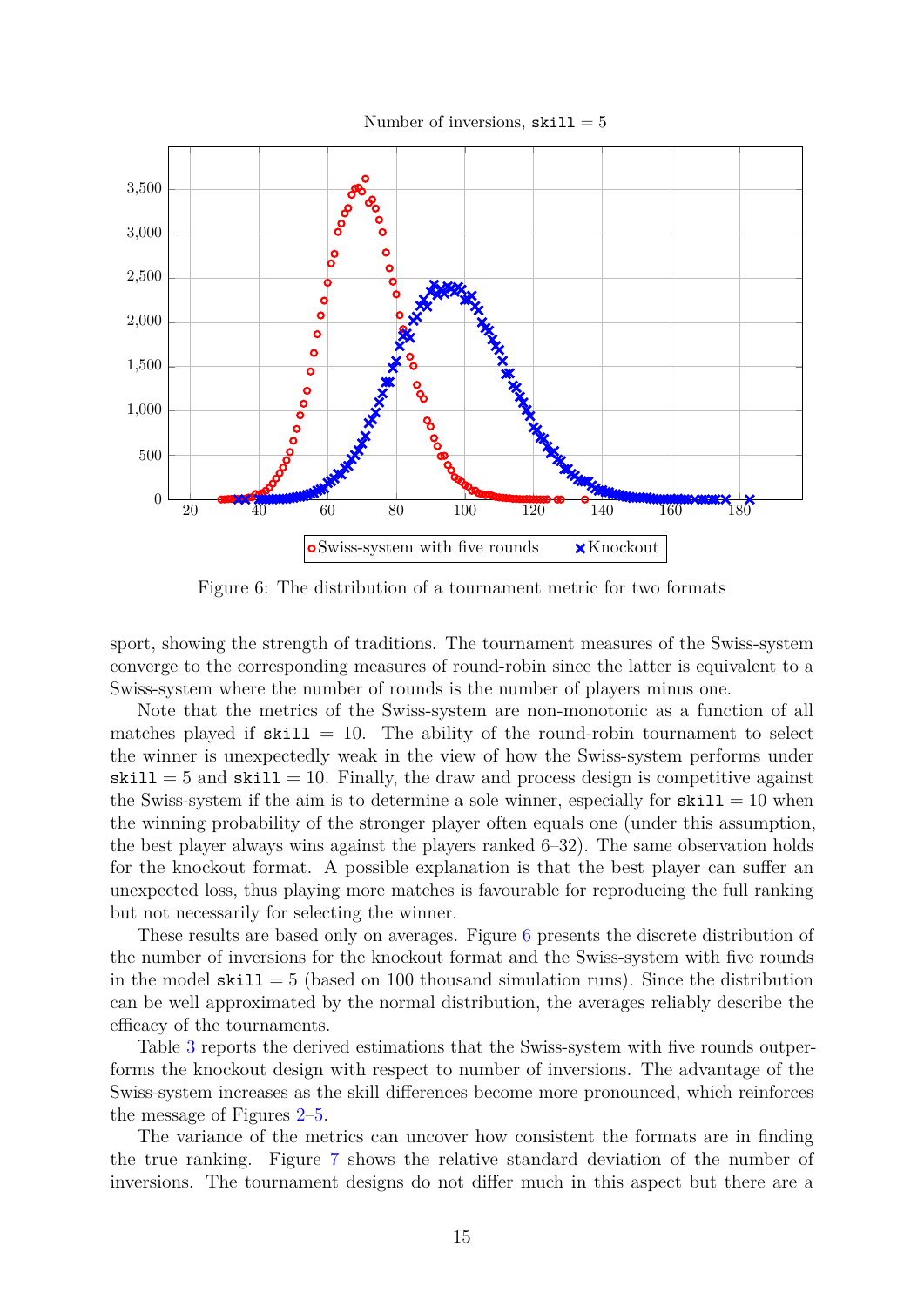| Model                 | Probability |
|-----------------------|-------------|
| $skill = 1$           | 0.6350      |
| $skill = 5$           | 0.9044      |
| $\texttt{skill} = 10$ | 0.9379      |
| chess                 | 0.5598      |
| soccer                | 0.6676      |
| tennis                | 0.7095      |

<span id="page-15-0"></span>Table 3: The probability that the Swiss-system with five rounds leads to a ranking having a smaller number of inversions than the knockout

couple of interesting observations. Firstly, the variance is quite high, especially when the skill differences are significant: in the  $\text{skill} = 10$  scenario, the relative standard deviation of the double round-robin format reaches almost 30%. Secondly, increasing the number of matches slightly increases the variance. In other words, one gets more accurate but somewhat less precise results. Nevertheless, Figure [7](#page-16-0) suggests that the averages in Figures [2](#page-10-0)[–5](#page-13-0) reliably reflect the efficacy of the tournament formats.

### **3.2 Seeded tournaments**

Figure [8](#page-17-0) shows that seeding can improve the efficacy of a tournament design up to  $10\%$  (see the formats named "Perfect" in Figure [8\)](#page-17-0), but only when there is reliable information on the true ranking of the players. Under realistic circumstances, when the true ranking has to be approximated, the gain is reduced to at most 3%, thus the Swiss-system remains more efficacious than any other design (see the formats named "Seeded" in Figure [8\)](#page-17-0). In both cases, seeding has the highest effect on the multi-stage tournament with 8 groups. On the other hand, draw and process becomes less efficacious with seeding. The likely explanation is that the second, process branch is designed according to seeding-like information, thus seeding in the first, draw branch leads to an inferior pairing in the process branch. Finding a reasonable seeding mechanism for this tournament format remains an interesting open question.

#### **3.3 Comparison with previous results**

Finally, it is worth comparing our results to earlier works in the literature. [Appleton](#page-19-6) [\(1995\)](#page-19-6) focuses on the percentage of times when the best player wins and finds that the Swiss-system does not perform well in this respect, for instance, draw and process seems to be better. According to Figure [4,](#page-12-0) this does not hold in general, the Swiss-system is not dominated by the draw and process even in the ability to determine the best player. Analogously, the triple knockout format strongly improves the chances of the best player compared to the knockout if there are only eight players [\(Appleton,](#page-19-6) [1995\)](#page-19-6) but the gain is moderated in our case (Figure [4\)](#page-12-0).

Similar to us, [McGarry and Schutz](#page-22-8) [\(1997\)](#page-22-8) notice that the knockout is a weak tournament in its ability to rank all players but its efficacy can be enhanced by double elimination (draw and process), and especially, with an *accurate* seeding. However, seeding does not help much if the initial ranking differs from the true ranking as Figure [8](#page-17-0) reveals.

We also reinforce the results of [Scarf et al.](#page-23-11)  $(2009)$ : tournaments with group rounds imply a higher correlation of the pre-tournament to exit ranks than knockout tournaments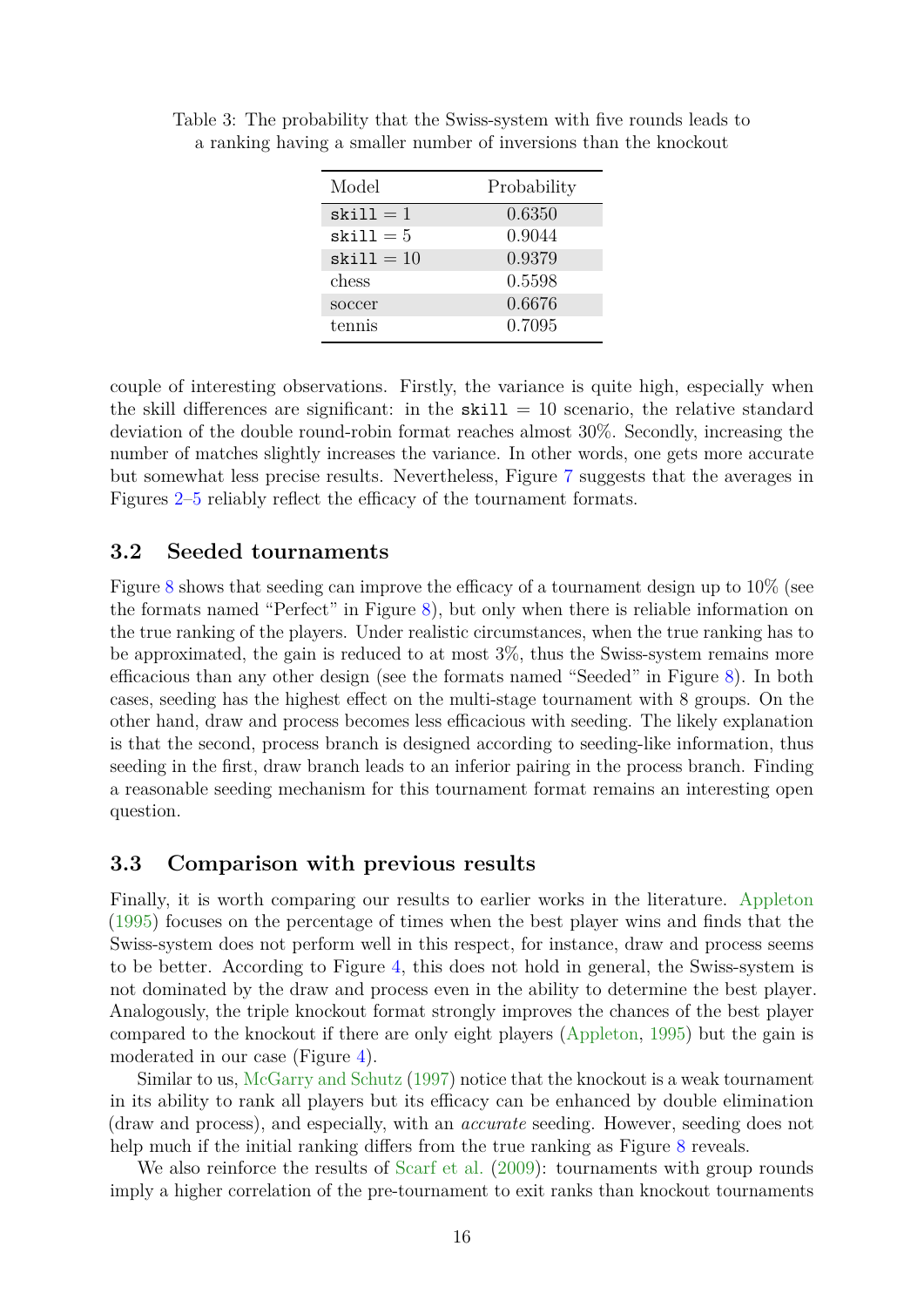<span id="page-16-0"></span>

Figure 7: The connection between the relative standard deviation of the number of inversions and the number of matches (logarithmic scale on the horizontal axis)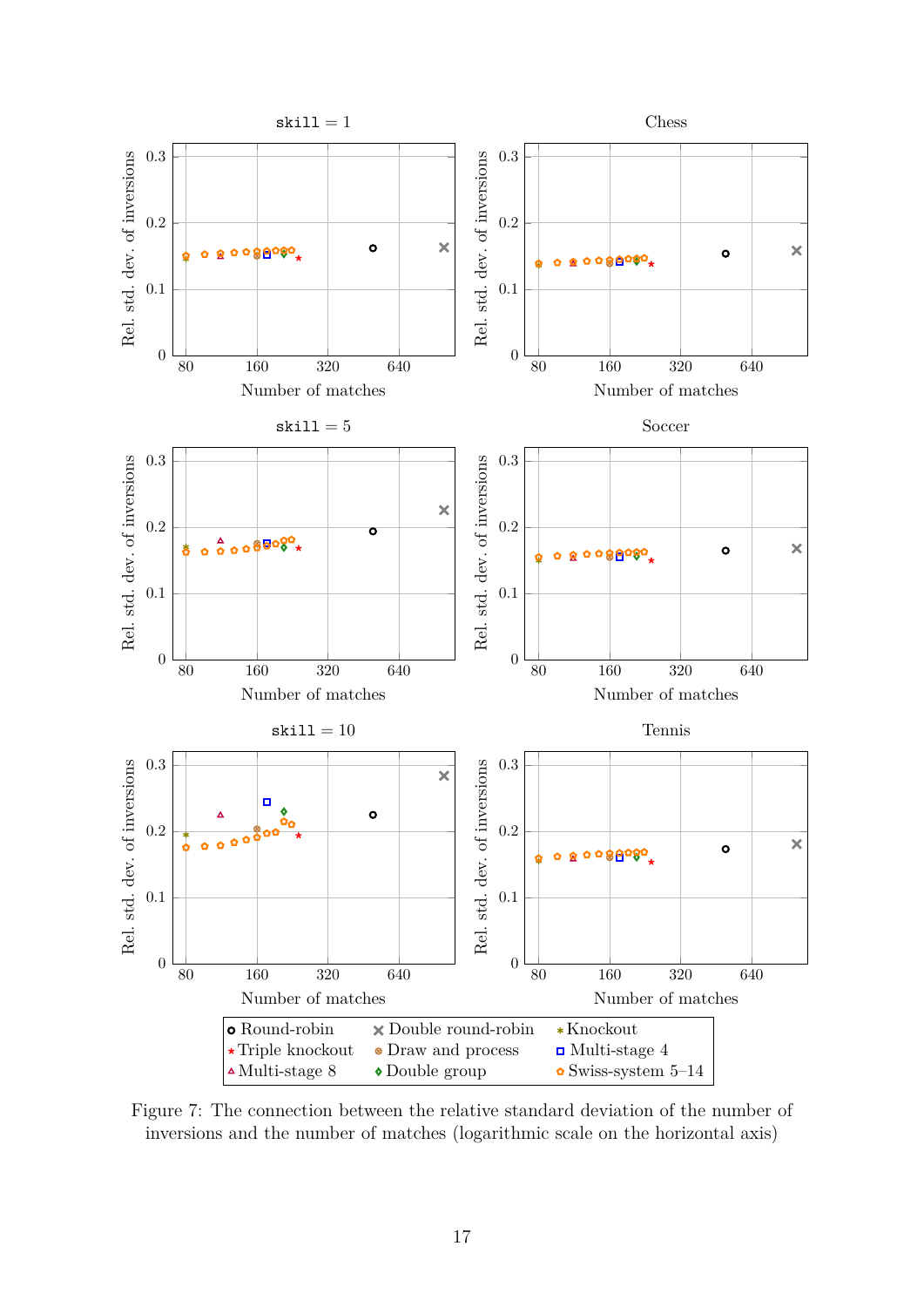<span id="page-17-0"></span>

Figure 8: Tournament metrics for the unseeded,

realistically seeded (Seeded), and perfectly seeded (Perfect) designs

but this has to be traded off against the number of matches. Therefore, the conclusions of [Scarf et al.](#page-23-11) [\(2009\)](#page-23-11) probably hold for a much larger set of winning probabilities. To conclude, while our results do not contradict the main findings of previous studies, we refine important details, especially with the incorporation of the Swiss-system into the analysis.

The lessons of our study can be summarised as follows: (1) the Swiss-system is more efficacious than any other tournament formats containing the same number of matches,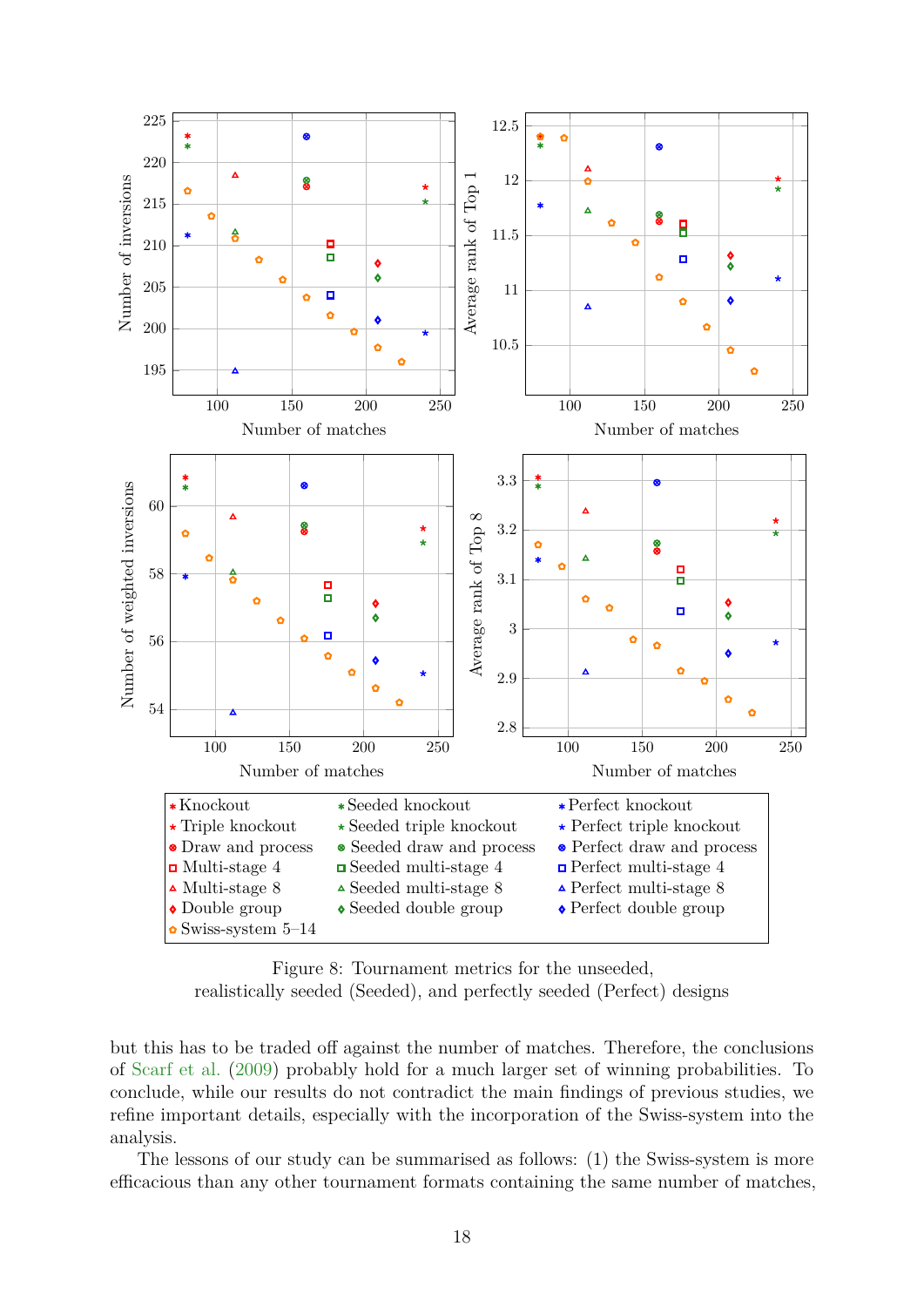with the possible exception of the average rank of the winner (Top 1) when its performance is similar to the knockout and draw and process designs, especially if one has an accurate seeding; (2) in the ability to reproduce the true ranking, the superiority of the Swiss-system increases with the number of matches taken into consideration; (3) draw and process, composed from two knockout modules, outperforms multi-stage tournaments for selecting the best player but not in the number of (weighted) inversions; (4) triple knockout shows a poor performance compared to the high number of matches played. All of the above findings are robust with respect to the derivation of the winning probabilities and the tournament metric chosen.

### **4 Conclusions**

The Swiss-system has been shown to be an efficacious and reasonable alternative to traditional tournament formats. Its advantage is probably explained by taking directly the outcomes of previous matches into consideration. This feature is similar to the knockout format but the negative effects of an unexpected loss are mitigated.

Consequently, the Swiss-system is worth adopting in further sports. The results can be especially interesting for emerging esports, where the tournament formats are not yet solidified. Given the expanding consumer base of online sports activities, these questions will continue to be relevant for quite some time. The replacement of traditional sport formats is also not unprecedented, cf. the design of the most prestigious club competition in European soccer, the UEFA Champions League, where a similar format will be used from the 2024/25 season [\(UEFA,](#page-23-16) [2021\)](#page-23-16).

There remain several promising research directions. First, it remains an open question how ties affect the efficacy of the tournament designs considered. Second, the winning probabilities used in the paper are transitive but this assumption can be relaxed [\(Chen](#page-20-14) [and Joachims,](#page-20-14) [2016\)](#page-20-14). Third, each player plays the same number of matches in all our ranking mechanisms. Perhaps a similar accuracy can be achieved by removing certain clashes, especially if it is sufficient to rank the top players only. Fourth, as the Swiss-system turns out to be a competitive tournament format, connected issues such as the optimal ranking [\(Csató,](#page-20-15) [2013,](#page-20-15) [2017\)](#page-20-16) and the details of the pairing algorithm [\(Biró et al.,](#page-19-11) [2017;](#page-19-11) [Führlich et al.,](#page-21-17) [2021\)](#page-21-17) may require further investigation. Finally, one may abstract from the traditional tournament formats and consider any sequence of pairwise comparisons. This direction is closely related to a research line in machine learning, where the problem is to retrieve the ranking of items from minimal number of noisy comparisons, see e.g. [Ren](#page-23-17) [et al.](#page-23-17) [\(2019\)](#page-23-17).

## **Acknowledgements**

Six anonymous reviewers provided valuable comments and suggestions on earlier drafts. The research was supported by the MTA Premium Postdoctoral Research Program grant PPD2019-9/2019, and by the Hungarian National Research, Development and Innovation Office, grant numbers K128573, K128611, and K138945.

Balázs R. Sziklai is the grantee of the János Bolyai Research Scholarship of the Hungarian Academy of Sciences and the New National Excellence Program Bolyai+ scholarship of the Ministry for Innovation and Technology.

Péter Biró acknowledges the financial support by the Hungarian Academy of Sciences,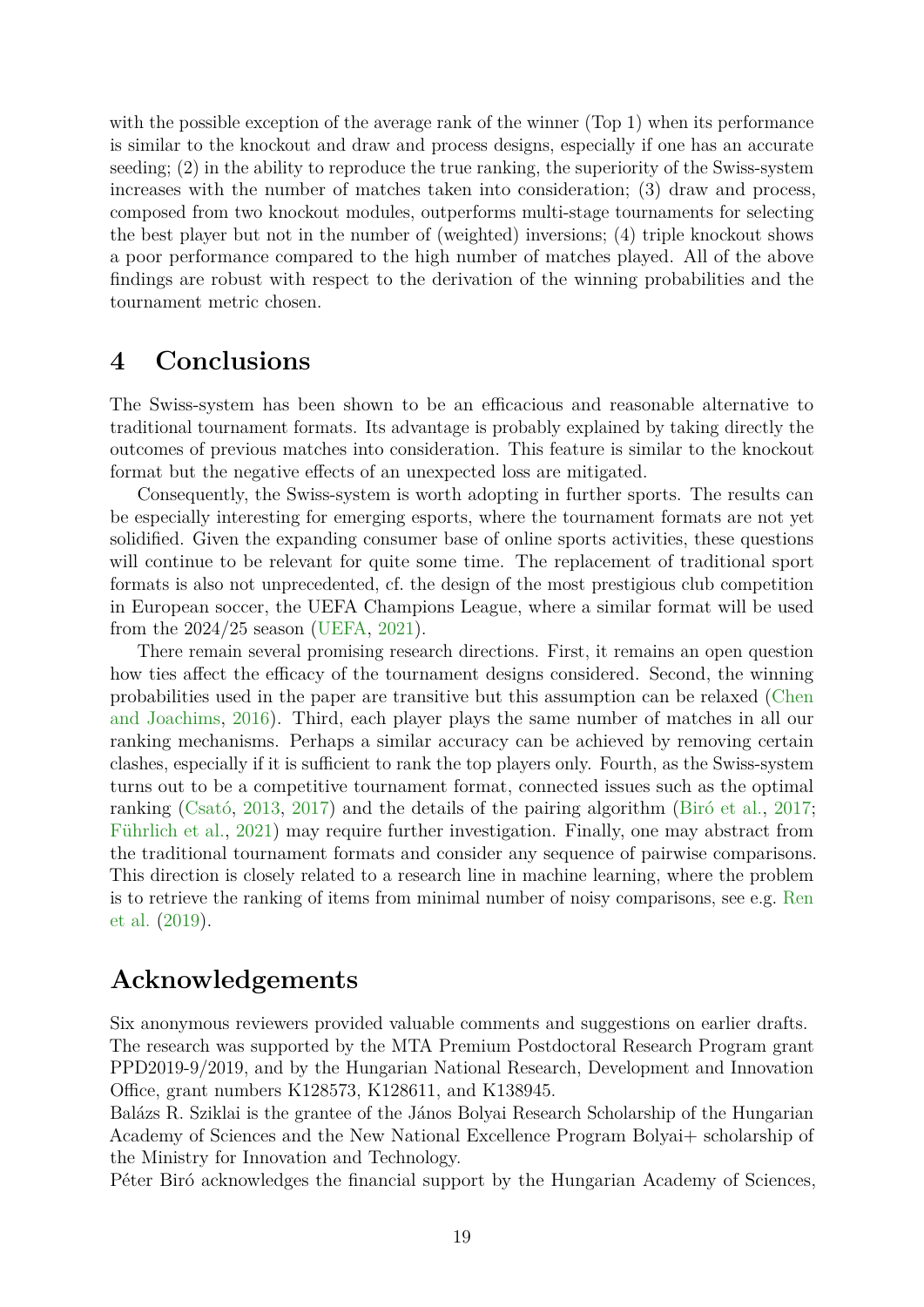Momentum Grant No. LP2021-2.

### **References**

- <span id="page-19-3"></span>Adler, I., Cao, Y., Karp, R., Peköz, E. A., and Ross, S. M. (2017). Random knockout tournaments. *Operations Research*, 65(6):1589–1596.
- <span id="page-19-2"></span>Ales, L., Cho, S.-H., and Körpeoğlu, E. (2017). Optimal award scheme in innovation tournaments. *Operations Research*, 65(3):693–702.
- <span id="page-19-7"></span>Annis, D. H. and Wu, S. S. (2006). A comparison of potential playoff systems for NCAA IA football. *The American Statistician*, 60(2):151–157.
- <span id="page-19-6"></span>Appleton, D. R. (1995). May the best man win? *Journal of the Royal Statistical Society: Series D (The Statistician)*, 44(4):529–538.
- <span id="page-19-5"></span>Arlegi, R. (2021). How can an elimination tournament favor a weaker player? *International Transactions in Operational Research*, in press. DOI: [10.1111/itor.12955.](https://doi.org/10.1111/itor.12955)
- <span id="page-19-4"></span>Arlegi, R. and Dimitrov, D. (2020). Fair elimination-type competitions. *European Journal of Operational Research*, 287(2):528–535.
- <span id="page-19-9"></span>Atan, T. and Çavdaroğlu, B. (2018). Minimization of rest mismatches in round robin tournaments. *Computers & Operations Research*, 99:78–89.
- <span id="page-19-10"></span>Bergantiños, G. and Moreno-Ternero, J. D. (2020). Sharing the revenues from broadcasting sport events. *Management Science*, 66(6):2417–2431.
- <span id="page-19-1"></span>Bimpikis, K., Ehsani, S., and Mostagir, M. (2019). Designing dynamic contests. *Operations Research*, 67(2):339–356.
- <span id="page-19-11"></span>Biró, P., Fleiner, T., and Palincza, R. P. (2017). Designing chess pairing mechanisms. In Frank, A., Recski, A., and Wiener, G., editors, *Proceedings of the 10th Japanese-Hungarian Symposium on Discrete Mathematics and Its Applications*, pages 77–86, Budapest. Budapesti Műszaki és Gazdaságtudományi Egyetem.
- <span id="page-19-12"></span>Blizzard Entertainment (2020). *Hearthstone Tournament Player Handbook v2.5*. 15 October. [https://assets.blz-contentstack.com/v3/assets/bltc965041283bac56c/](https://assets.blz-contentstack.com/v3/assets/bltc965041283bac56c/blt7180e70eed2edb7c/5f88cab321bd3d0cf67e06d6/Hearthstone_Tournament_Player_Handbook_v2.5.pdf) [blt7180e70eed2edb7c/5f88cab321bd3d0cf67e06d6/Hearthstone\\_Tournament\\_](https://assets.blz-contentstack.com/v3/assets/bltc965041283bac56c/blt7180e70eed2edb7c/5f88cab321bd3d0cf67e06d6/Hearthstone_Tournament_Player_Handbook_v2.5.pdf) Player Handbook v2.5.pdf.
- <span id="page-19-0"></span>Brown, J. and Minor, D. B. (2014). Selecting the best? Spillover and shadows in elimination tournaments. *Management Science*, 60(12):3087–3102.
- <span id="page-19-13"></span>Can, B. (2014). Weighted distances between preferences. *Journal of Mathematical Economics*, 51:109–115.
- <span id="page-19-8"></span>Cea, S., Durán, G., Guajardo, M., Sauré, D., Siebert, J., and Zamorano, G. (2020). An analytics approach to the FIFA ranking procedure and the World Cup final draw. *Annals of Operations Research*, 286(1-2):119–146.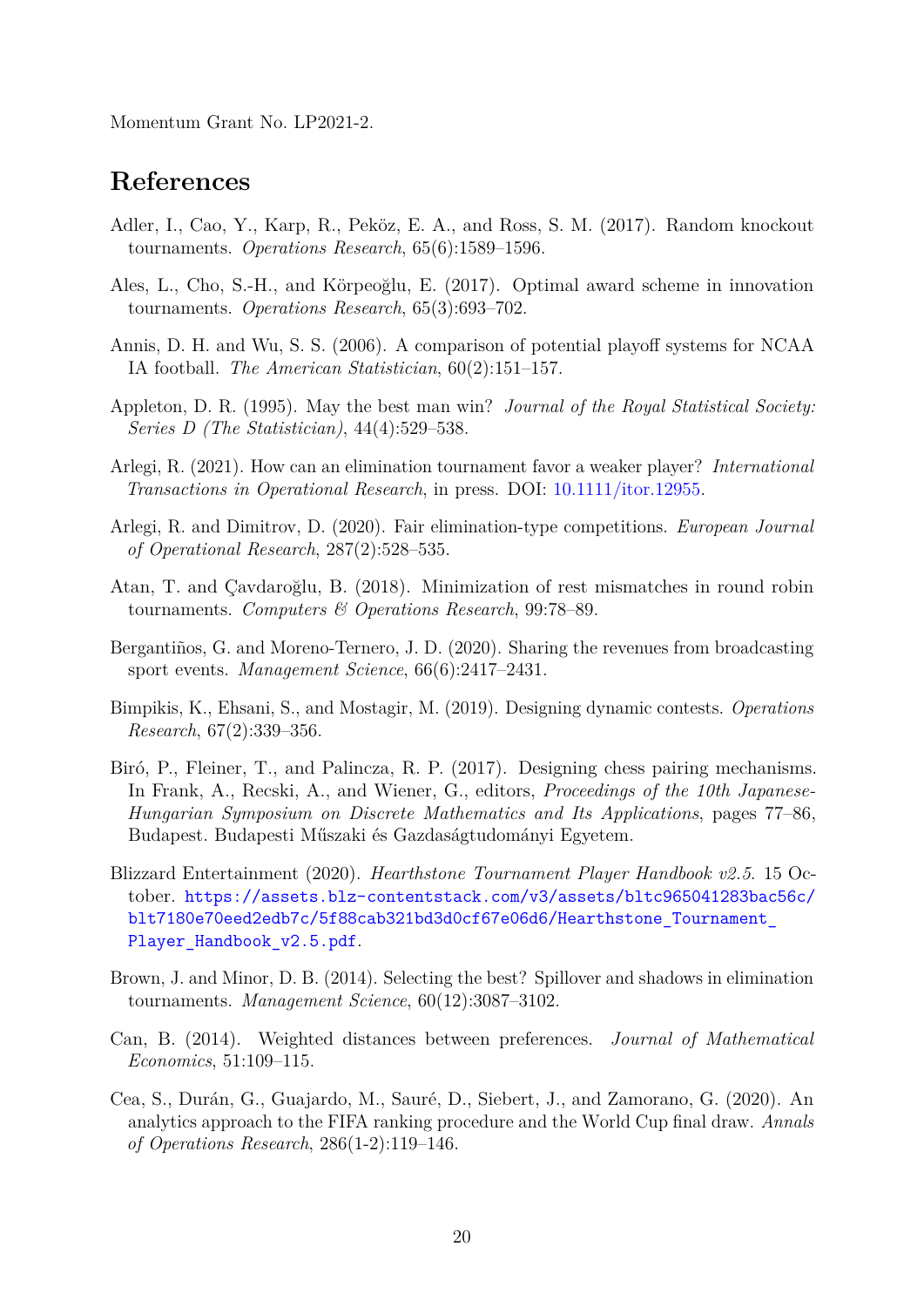- <span id="page-20-5"></span>Chater, M., Arrondel, L., Gayant, J.-P., and Laslier, J.-F. (2021). Fixing match-fixing: Optimal schedules to promote competitiveness. *European Journal of Operational Research*, 294(2):673–683.
- <span id="page-20-0"></span>Chen, R. and Hwang, F. K. (1988). Stronger players win more balanced knockout tournaments. *Graphs and Combinatorics*, 4(1):95–99.
- <span id="page-20-14"></span>Chen, S. and Joachims, T. (2016). Predicting matchups and preferences in context. In *Proceedings of the 22nd ACM SIGKDD International Conference on Knowledge Discovery and Data Mining*, pages 775–784.
- <span id="page-20-12"></span>Croquet Association (2021). *Regulations for Tournaments 2021*. [https://www.croquet.](https://www.croquet.org.uk/?p=tournament/regulations) [org.uk/?p=tournament/regulations](https://www.croquet.org.uk/?p=tournament/regulations).
- <span id="page-20-15"></span>Csató, L. (2013). Ranking by pairwise comparisons for Swiss-system tournaments. *Central European Journal of Operations Research*, 21(4):783–803.
- <span id="page-20-16"></span>Csató, L. (2017). On the ranking of a Swiss system chess team tournament. *Annals of Operations Research*, 254(1-2):17–36.
- <span id="page-20-7"></span>Csató, L. (2020). The incentive (in)compatibility of group-based qualification systems. *International Journal of General Systems*, 49(4):374–399.
- <span id="page-20-4"></span>Csató, L. (2021a). A simulation comparison of tournament designs for the World Men's Handball Championships. *International Transactions in Operational Research*, 28(5):2377–2401.
- <span id="page-20-8"></span>Csató, L. (2021b). *Tournament Design: How Operations Research Can Improve Sports Rules*. Palgrave Pivots in Sports Economics. Palgrave Macmillan, Cham, Switzerland.
- <span id="page-20-9"></span>Csató, L. (2022). Quantifying incentive (in)compatibility: A case study from sports. *European Journal of Operational Research*, in press. DOI: [10.1016/j.ejor.2022.01.042.](https://doi.org/10.1016/j.ejor.2022.01.042)
- <span id="page-20-10"></span>Dagaev, D. and Sonin, K. (2018). Winning by losing: Incentive incompatibility in multiple qualifiers. *Journal of Sports Economics*, 19(8):1122–1146.
- <span id="page-20-2"></span>Dagaev, D. and Suzdaltsev, A. (2018). Competitive intensity and quality maximizing seedings in knock-out tournaments. *Journal of Combinatorial Optimization*, 35(1):170– 188.
- <span id="page-20-3"></span>David, H. A. (1959). Tournaments and paired comparisons. *Biometrika*, 46(1/2):139–149.
- <span id="page-20-6"></span>Durán, G., Guajardo, M., and Sauré, D. (2017). Scheduling the South American Qualifiers to the 2018 FIFA World Cup by integer programming. *European Journal of Operational Research*, 262(3):1109–1115.
- <span id="page-20-1"></span>Edwards, C. T. (1998). Non-parametric procedure for knockout tournaments. *Journal of Applied Statistics*, 25(3):375–385.
- <span id="page-20-11"></span>Engist, O., Merkus, E., and Schafmeister, F. (2021). The effect of seeding on tournament outcomes: Evidence from a regression-discontinuity design. *Journal of Sports Economics*,  $22(1):115–136.$
- <span id="page-20-13"></span>FIDE (2020). *Handbook*. <https://handbook.fide.com/>.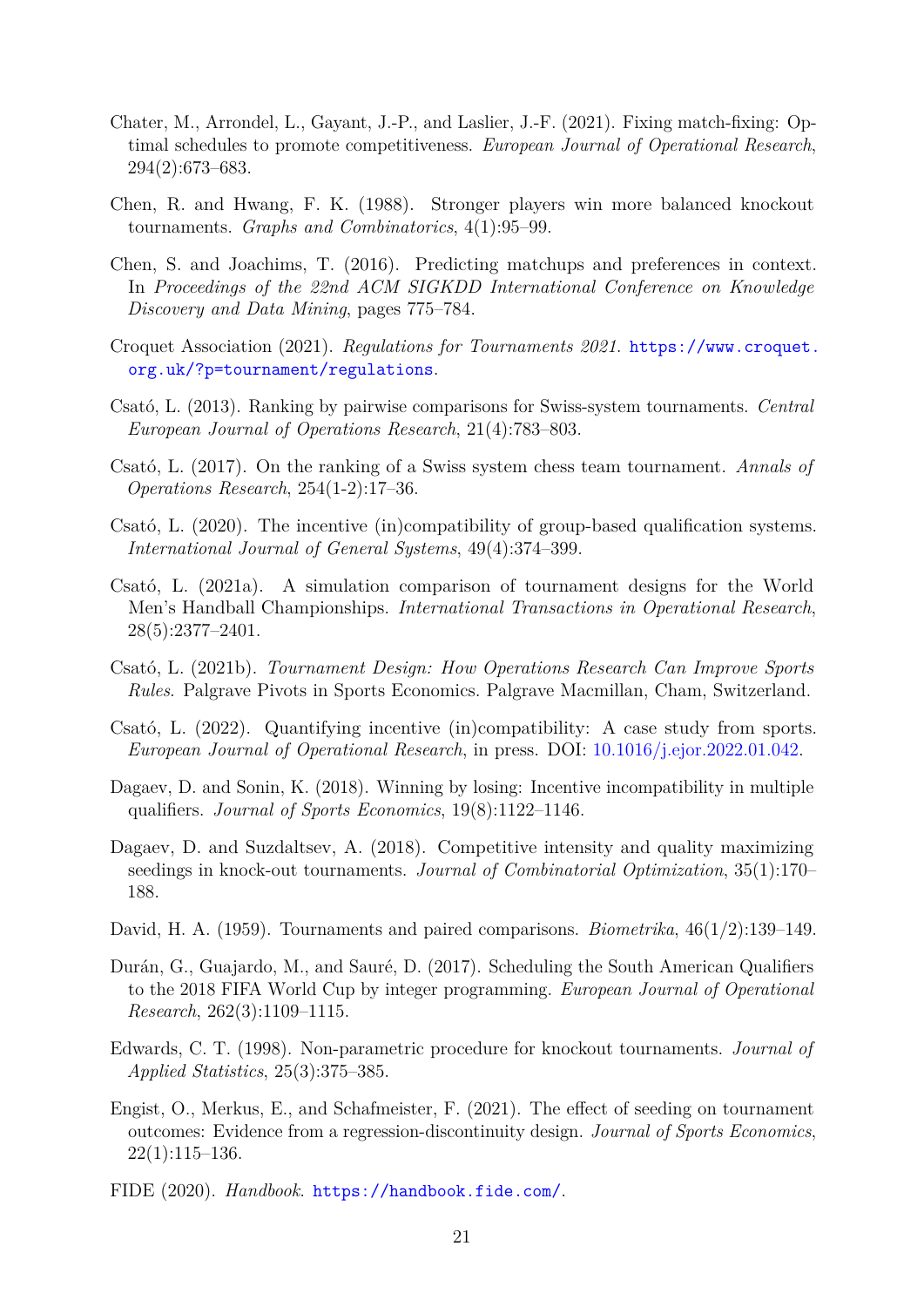- <span id="page-21-17"></span>Führlich, P., Cseh, Á., and Lenzner, P. (2021). Improving ranking quality and fairness in Swiss-system chess tournaments. Manuscript. arXiv: [2112.10522.](https://arxiv.org/abs/2112.10522)
- <span id="page-21-2"></span>Ginsburgh, V. A. and Van Ours, J. C. (2003). Expert opinion and compensation: Evidence from a musical competition. *American Economic Review*, 93(1):289–296.
- <span id="page-21-11"></span>Glenn, W. A. (1960). A comparison of the effectiveness of tournaments. *Biometrika*, 47(3/4):253–262.
- <span id="page-21-7"></span>Glickman, M. E. (2008). Bayesian locally optimal design of knockout tournaments. *Journal of Statistical Planning and Inference*, 138(7):2117–2127.
- <span id="page-21-12"></span>Goossens, D. R., Beliën, J., and Spieksma, F. C. R. (2012). Comparing league formats with respect to match importance in Belgian football. *Annals of Operations Research*, 194(1):223–240.
- <span id="page-21-13"></span>Goossens, D. R. and Spieksma, F. C. R. (2012). Soccer schedules in Europe: an overview. *Journal of Scheduling*, 15(5):641–651.
- <span id="page-21-8"></span>Groh, C., Moldovanu, B., Sela, A., and Sunde, U. (2012). Optimal seedings in elimination tournaments. *Economic Theory*, 49(1):59–80.
- <span id="page-21-14"></span>Guyon, J. (2015). Rethinking the FIFA World CupTM final draw. *Journal of Quantitative Analysis in Sports*, 11(3):169–182.
- <span id="page-21-15"></span>Guyon, J. (2018). What a fairer 24 team UEFA Euro could look like. *Journal of Sports Analytics*, 4(4):297–317.
- <span id="page-21-16"></span>Guyon, J. (2020). Risk of collusion: Will groups of 3 ruin the FIFA World Cup? *Journal of Sports Analytics*, 6(4):259–279.
- <span id="page-21-10"></span>Harary, F. and Moser, L. (1966). The theory of round robin tournaments. *The American Mathematical Monthly*, 73(3):231–246.
- <span id="page-21-1"></span>Harris, C. and Vickers, J. (1987). Racing with uncertainty. *The Review of Economic Studies*, 54(1):1–21.
- <span id="page-21-3"></span>Hartigan, J. A. (1968). Inference from a knockout tournament. *The Annals of Mathematical Statistics*, 39(2):583–592.
- <span id="page-21-9"></span>Hennessy, J. and Glickman, M. (2016). Bayesian optimal design of fixed knockout tournament brackets. *Journal of Quantitative Analysis in Sports*, 12(1):1–15.
- <span id="page-21-6"></span>Horen, J. and Riezman, R. (1985). Comparing draws for single elimination tournaments. *Operations Research*, 33(2):249–262.
- <span id="page-21-0"></span>Hou, T. and Zhang, W. (2021). Optimal two-stage elimination contests for crowdsourcing. *Transportation Research Part E: Logistics and Transportation Review*, 145:102156.
- <span id="page-21-5"></span>Hwang, F. K. (1982). New concepts in seeding knockout tournaments. *The American Mathematical Monthly*, 89(4):235–239.
- <span id="page-21-4"></span>Israel, R. B. (1981). Stronger players need not win more knockout tournaments. *Journal of the American Statistical Association*, 76(376):950–951.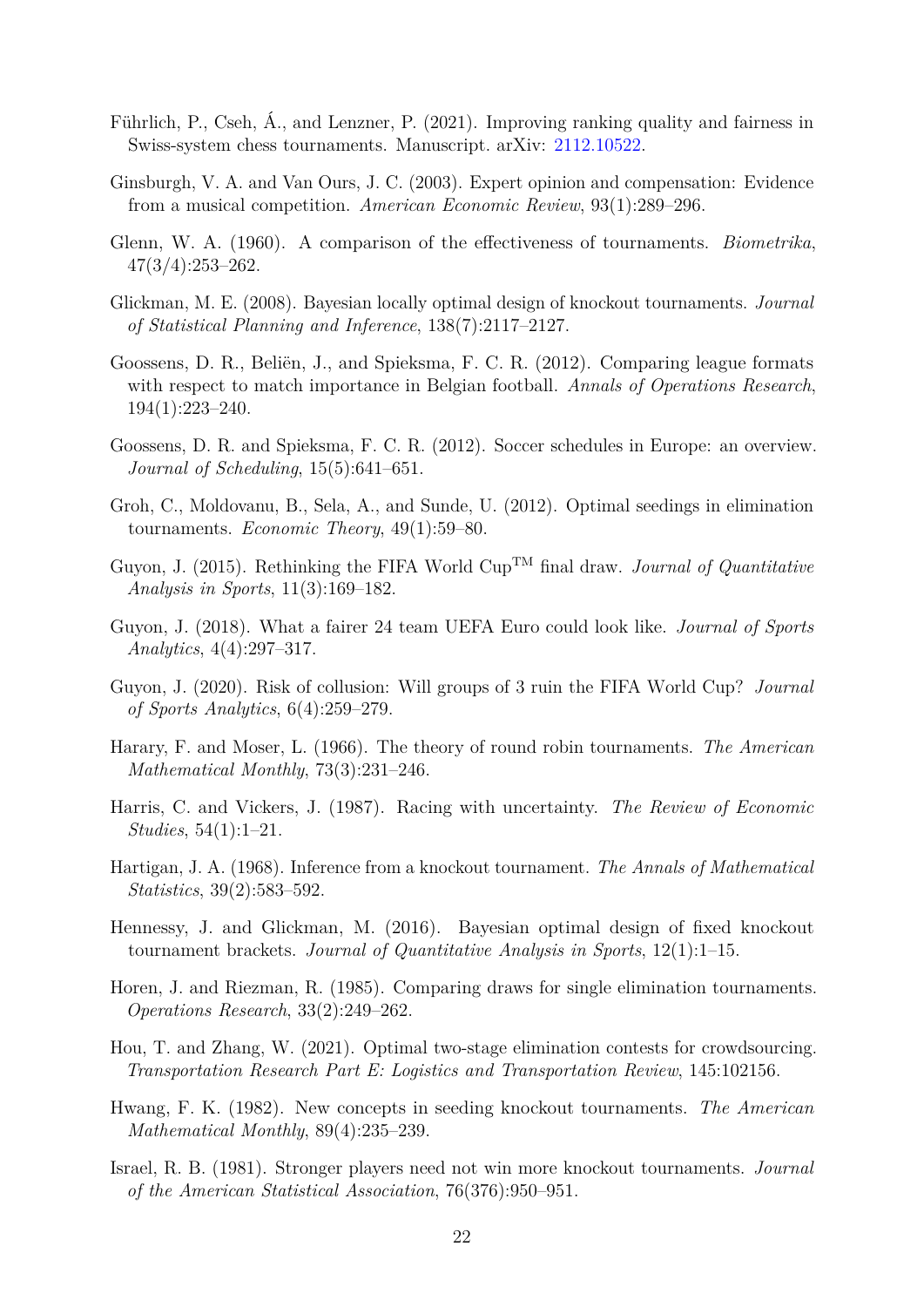- <span id="page-22-5"></span>Karpov, A. (2016). A new knockout tournament seeding method and its axiomatic justification. *Operations Research Letters*, 44(6):706–711.
- <span id="page-22-6"></span>Karpov, A. (2018). Generalized knockout tournament seedings. *International Journal of Computer Science in Sport*, 17(2):113–127.
- <span id="page-22-12"></span>Kendall, G., Knust, S., Ribeiro, C. C., and Urrutia, S. (2010). Scheduling in sports: An annotated bibliography. *Computers & Operations Research*, 37(1):1–19.
- <span id="page-22-13"></span>Kendall, G. and Lenten, L. J. A. (2017). When sports rules go awry. *European Journal of Operational Research*, 257(2):377–394.
- <span id="page-22-2"></span>Klumpp, T. and Polborn, M. K. (2006). Primaries and the New Hampshire effect. *Journal of Public Economics*, 90(6-7):1073–1114.
- <span id="page-22-3"></span>Knuth, D. E. and Lossers, O. P. (1987). A random knockout tournament. *SIAM Review*, 29(1):127–129.
- <span id="page-22-16"></span>Koning, R. H. (2011). Home advantage in professional tennis. *Journal of Sports Sciences*,  $29(1):19-27.$
- <span id="page-22-4"></span>Kräkel, M. (2014). Optimal seedings in elimination tournaments revisited. *Economic Theory Bulletin*, 2(1):77–91.
- <span id="page-22-15"></span>Krumer, A. (2020). Testing the effect of kick-off time in the UEFA Europa League. *European Sport Management Quarterly*, 20(2):225–238.
- <span id="page-22-7"></span>Kulhanek, T. and Ponomarenko, V. (2020). Surprises in knockout tournaments. *Mathematics Magazine*, 93(3):193–199.
- <span id="page-22-14"></span>Laliena, P. and López, F. J. (2019). Fair draws for group rounds in sport tournaments. *International Transactions in Operational Research*, 26(2):439–457.
- <span id="page-22-11"></span>Lasek, J. and Gagolewski, M. (2018). The efficacy of league formats in ranking teams. *Statistical Modelling*, 18(5-6):411–435.
- <span id="page-22-0"></span>Lazear, E. P. and Rosen, S. (1981). Rank-order tournaments as optimum labor contracts. *Journal of Political Economy*, 89(5):841–864.
- <span id="page-22-10"></span>Marchand, É. (2002). On the comparison between standard and random knockout tournaments. *Journal of the Royal Statistical Society: Series D (The Statistician)*, 51(2):169–178.
- <span id="page-22-8"></span>McGarry, T. and Schutz, R. W. (1997). Efficacy of traditional sport tournament structures. *Journal of the Operational Research Society*, 48(1):65–74.
- <span id="page-22-9"></span>Mendonça, D. and Raghavachari, M. (2000). Comparing the efficacy of ranking methods for multiple round-robin tournaments. *European Journal of Operational Research*, 123(3):593–605.
- <span id="page-22-1"></span>Orrison, A., Schotter, A., and Weigelt, K. (2004). Multiperson tournaments: An experimental examination. *Management Science*, 50(2):268–279.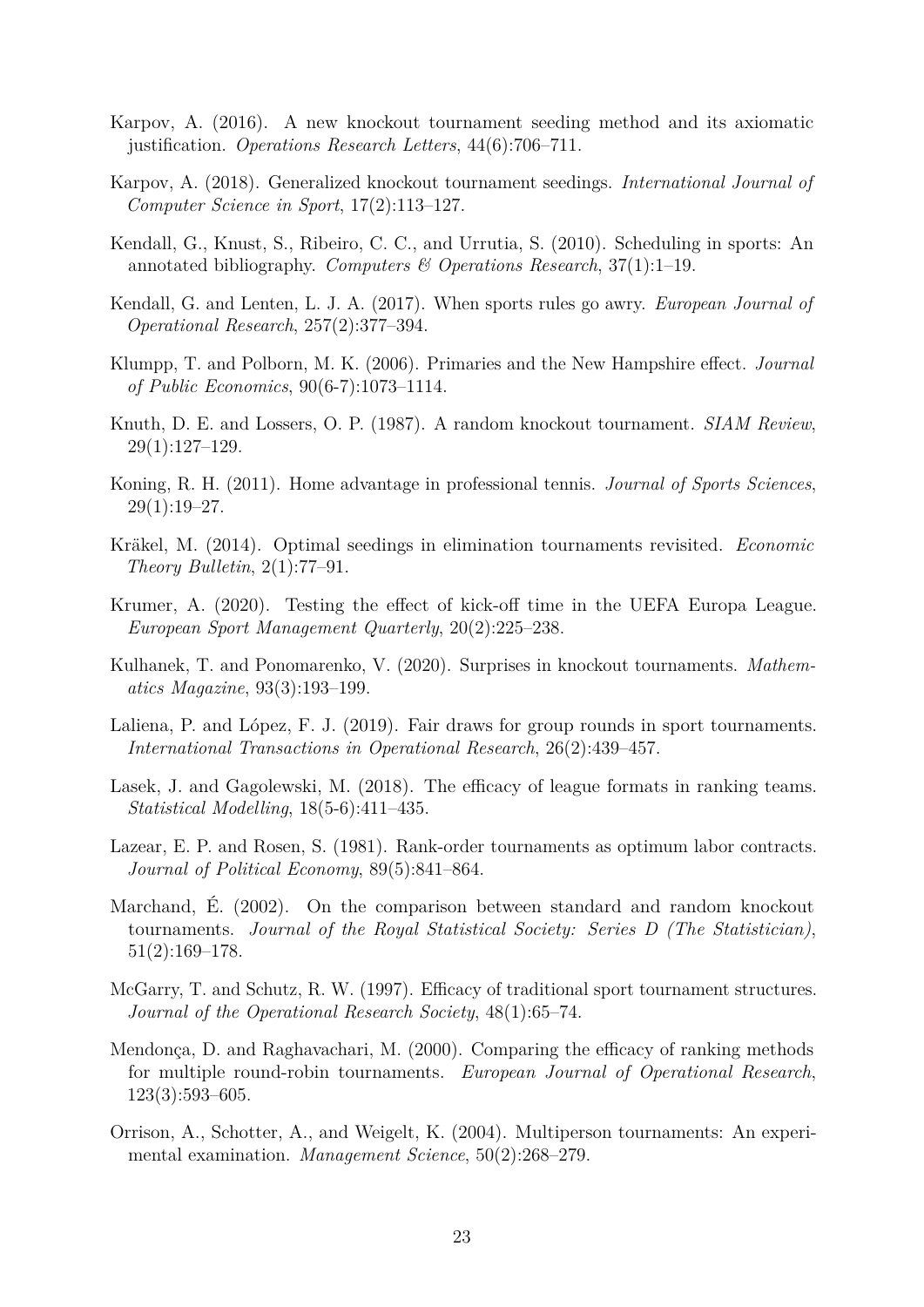- <span id="page-23-4"></span>Palacios-Huerta, I. and Volij, O. (2009). Field centipedes. *American Economic Review*, 99(4):1619–35.
- <span id="page-23-13"></span>Pauly, M. (2014). Can strategizing in round-robin subtournaments be avoided? *Social Choice and Welfare*, 43(1):29–46.
- <span id="page-23-15"></span>Petróczy, D. G. and Csató, L. (2021). Revenue allocation in Formula One: A pairwise comparison approach. *International Journal of General Systems*, 50(3):243–261.
- <span id="page-23-2"></span>Prendergast, C. (1999). The provision of incentives in firms. *Journal of Economic Literature*,  $37(1):7–63.$
- <span id="page-23-14"></span>Preston, I. and Szymanski, S. (2003). Cheating in contests. *Oxford Review of Economic Policy*, 19(4):612–624.
- <span id="page-23-6"></span>Prince, M., Cole Smith, J., and Geunes, J. (2013). Designing fair 8- and 16-team knockout tournaments. *IMA Journal of Management Mathematics*, 24(3):321–336.
- <span id="page-23-17"></span>Ren, W., Liu, J., and Shroff, N. B. (2019). On sample complexity upper and lower bounds for exact ranking from noisy comparisons. Manuscript. arXiv: [1909.03194.](https://arxiv.org/abs/1909.03194)
- <span id="page-23-0"></span>Rosen, S. (1986). Prizes and incentives in elimination tournaments. *American Economic Review*, 76(4):701–715.
- <span id="page-23-7"></span>Rubinstein, A. (1980). Ranking the participants in a tournament. *SIAM Journal on Applied Mathematics*, 38(1):108–111.
- <span id="page-23-10"></span>Ryvkin, D. (2010). The selection efficiency of tournaments. *European Journal of Operational Research*, 206(3):667–675.
- <span id="page-23-9"></span>Ryvkin, D. and Ortmann, A. (2008). The predictive power of three prominent tournament formats. *Management Science*, 54(3):492–504.
- <span id="page-23-11"></span>Scarf, P., Yusof, M. M., and Bilbao, M. (2009). A numerical study of designs for sporting contests. *European Journal of Operational Research*, 198(1):190–198.
- <span id="page-23-12"></span>Scarf, P. A. and Yusof, M. M. (2011). A numerical study of tournament structure and seeding policy for the soccer World Cup Finals. *Statistica Neerlandica*, 65(1):43–57.
- <span id="page-23-5"></span>Schwenk, A. J. (2000). What is the correct way to seed a knockout tournament? *The American Mathematical Monthly*, 107(2):140–150.
- <span id="page-23-8"></span>Searls, D. T. (1963). On the probability of winning with different tournament procedures. *Journal of the American Statistical Association*, 58(304):1064–1081.
- <span id="page-23-3"></span>Szymanski, S. (2003). The economic design of sporting contests. *Journal of Economic Literature*, 41(4):1137–1187.
- <span id="page-23-1"></span>Taylor, C. R. (1995). Digging for golden carrots: An analysis of research tournaments. *The American Economic Review*, 85(4):872–890.
- <span id="page-23-16"></span>UEFA (2021). New format for Champions League post-2024: everything you need to know. 25 May. [https://www.uefa.com/uefachampionsleague/news/0268-12157d69ce2d-](https://www.uefa.com/uefachampionsleague/news/0268-12157d69ce2d-9f011c70f6fa-1000--new-format-for-champions-league-post2024-everything-you-need-to-know/)[9f011c70f6fa-1000--new-format-for-champions-league-post2024-everything](https://www.uefa.com/uefachampionsleague/news/0268-12157d69ce2d-9f011c70f6fa-1000--new-format-for-champions-league-post2024-everything-you-need-to-know/)[you-need-to-know/](https://www.uefa.com/uefachampionsleague/news/0268-12157d69ce2d-9f011c70f6fa-1000--new-format-for-champions-league-post2024-everything-you-need-to-know/).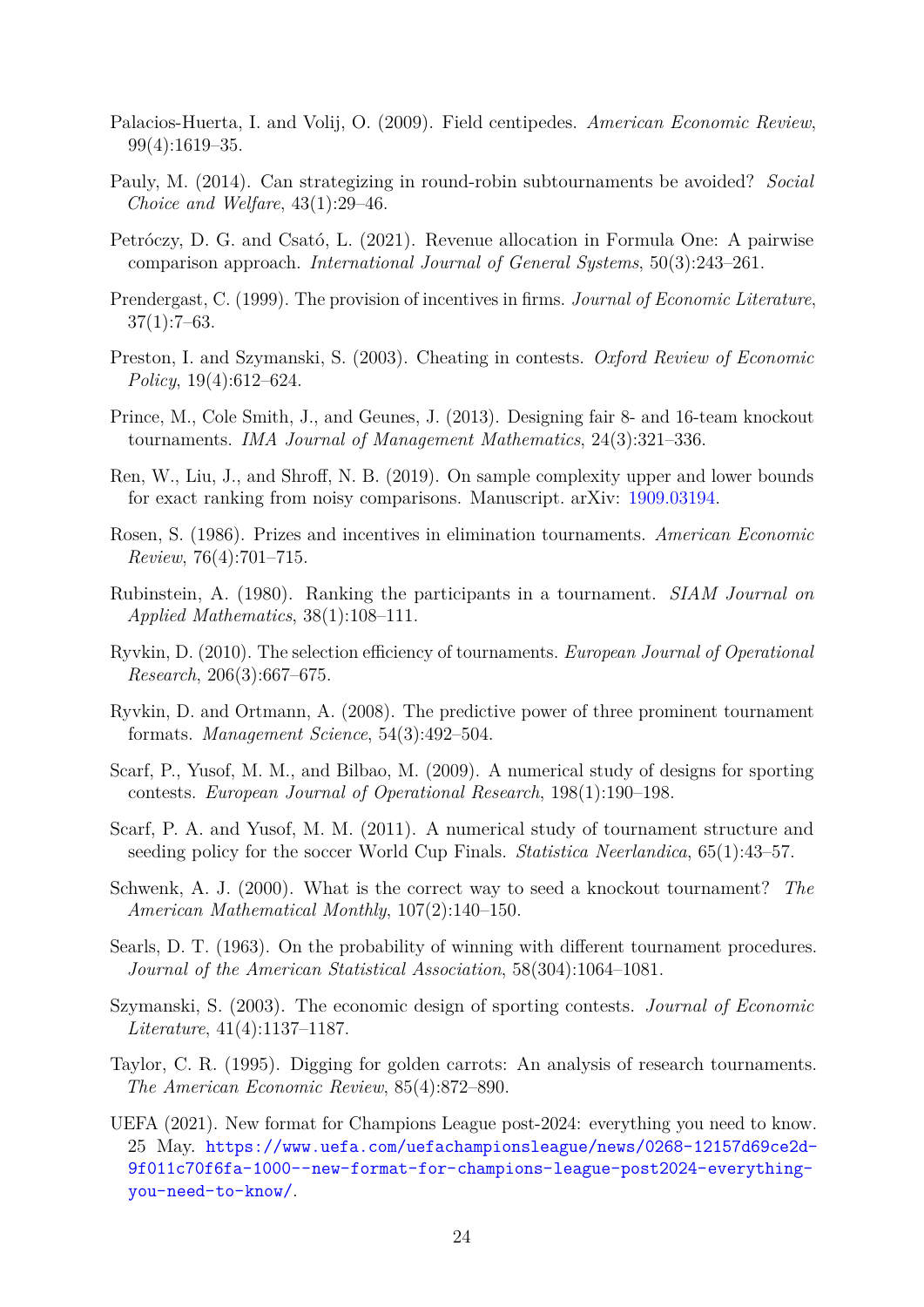- <span id="page-24-2"></span>Van Bulck, D. and Goossens, D. (2020). Handling fairness issues in time-relaxed tournaments with availability constraints. *Computers & Operations Research*, 115:104856.
- <span id="page-24-4"></span>Vong, A. I. K. (2017). Strategic manipulation in tournament games. *Games and Economic Behavior*, 102:562–567.
- <span id="page-24-1"></span>Vu, T. and Shoham, Y. (2011). Fair seeding in knockout tournaments. *ACM Transactions on Intelligent Systems and Technology (TIST)*, 3(1):9.
- <span id="page-24-3"></span>Wright, M. (2014). OR analysis of sporting rules – A survey. *European Journal of Operational Research*, 232(1):1–8.
- <span id="page-24-0"></span>Yücesan, E. (2013). An efficient ranking and selection approach to boost the effectiveness of innovation contests. *IIE Transactions*, 45(7):751–762.